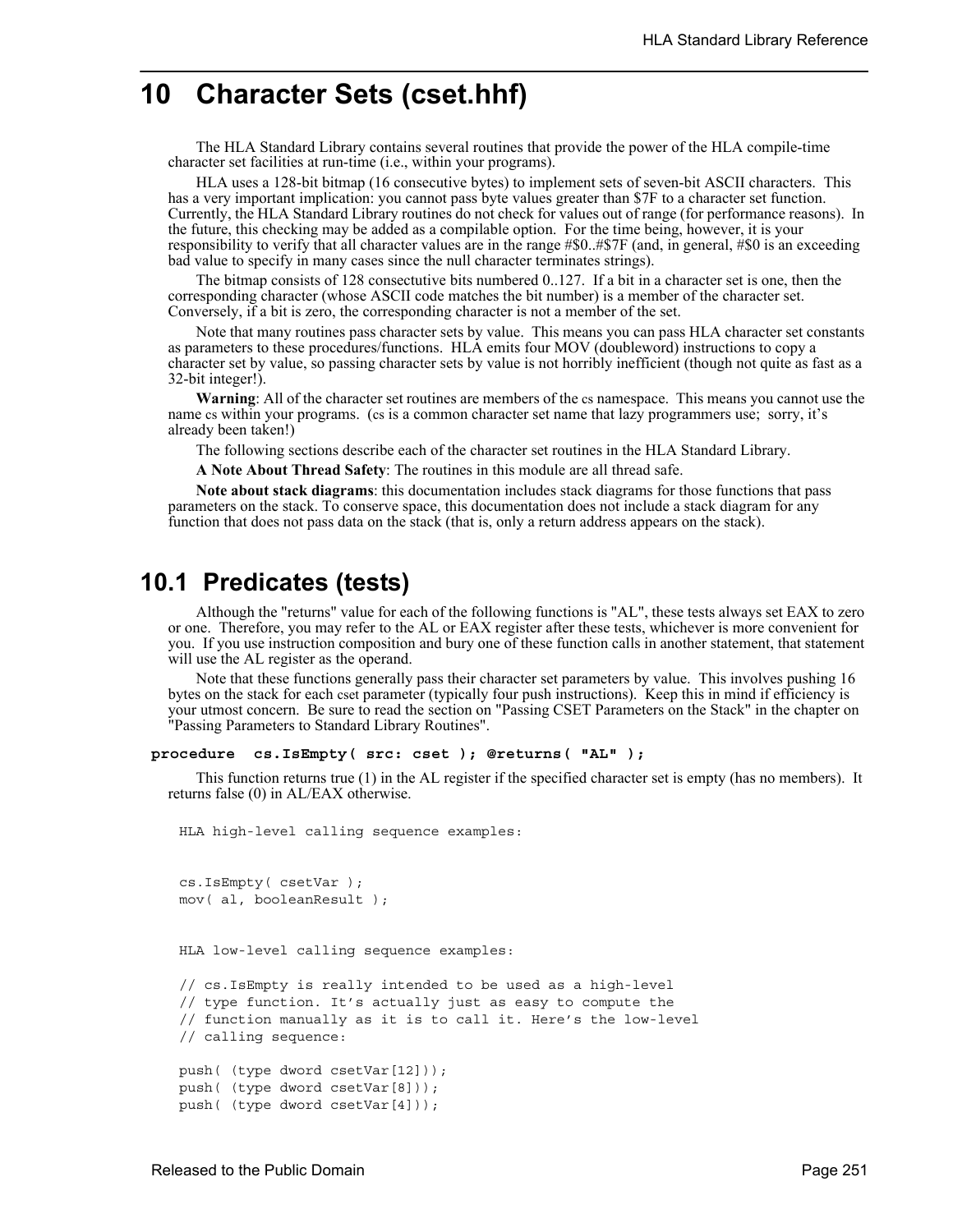```
push( (type dword csetVar[0]));
call cs.IsEmpty;
mov( al, booleanResult;
// Here's the same thing using bare machine instructions:
mov( (type dword csetVar[0]), eax );
or( (type dword csetVar[4]), eax );
or( (type dword csetVar[8]), eax );
or( (type dword csetVar[12]), eax );
setz( al );
mov( al, booleanResult );
```


#### **procedure cs.member( c:char; theSet:cset ); @returns( "AL" );**

This function returns true (1) or false (0) in AL/EAX if the specified character is a member of the specified character set.

```
HLA high-level calling sequence examples:
cs.member( charVar, csetVar );
mov( al, booleanResult );
```
HLA low-level calling sequence examples:

```
// cs.member is really intended to be used as a high-level
// type function. It's actually just as easy to compute the
// function manually as it is to call it. Here's the low-level
// calling sequence:
movzx( charVar, eax );
push( eax );
push( (type dword csetVar[12]));
push( (type dword csetVar[8]));
```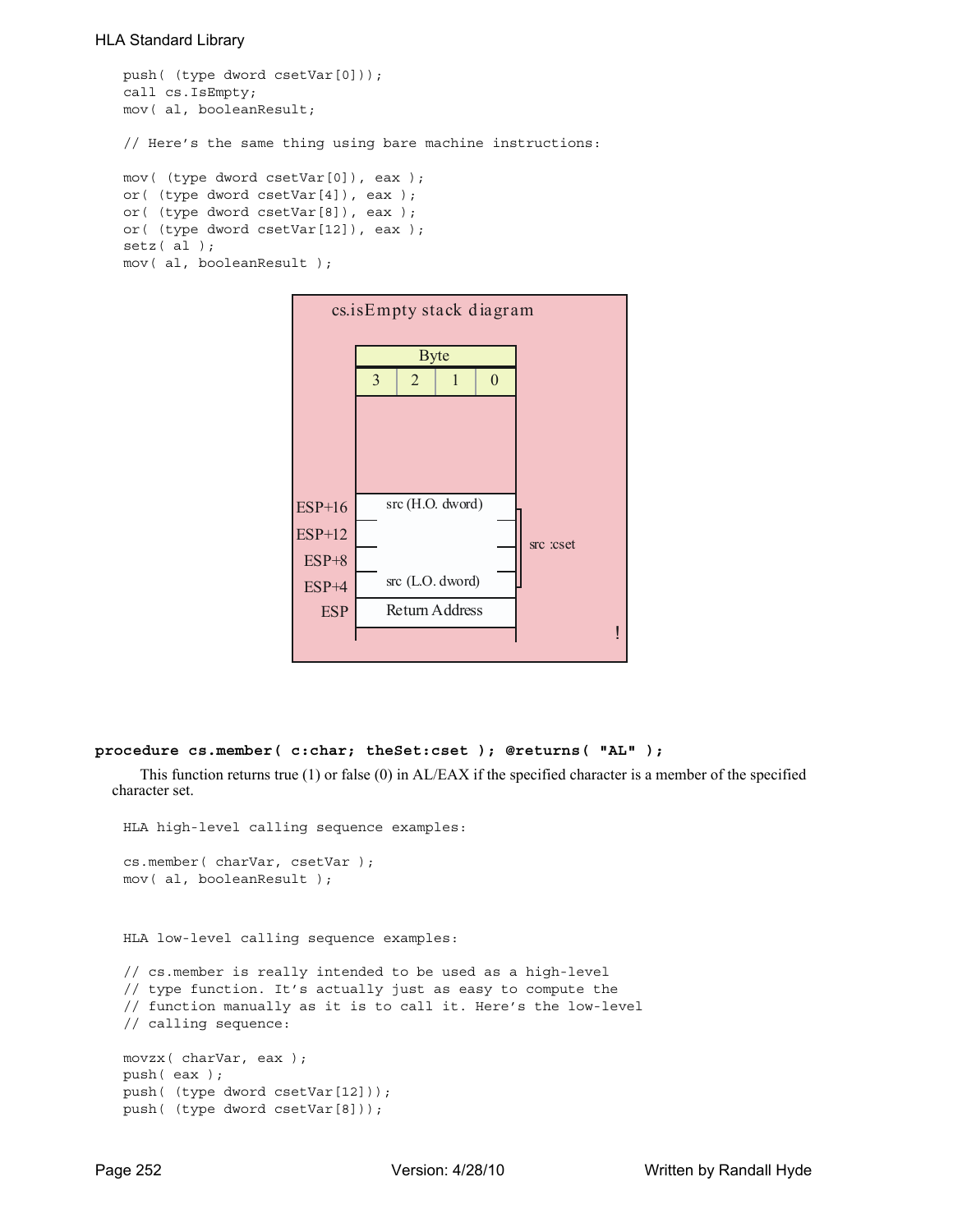```
push( (type dword csetVar[4]));
push( (type dword csetVar[0]));
call cs.member;
mov( al, booleanResult;
// Here's the same thing using bare machine instructions:
movzx( charVar, eax );
bt( eax, csetVar );
setc( al );
mov( al, booleanResult );
```


```
procedure cs.subset( src1:cset; src2:cset ); @returns( "AL" );
```
The cs. subset function returns true in  $AL/EAX$  if src1  $\leq$  src2 (that is, all of src1's members are also members of src2).

HLA high-level calling sequence examples: cs.subset( subsetVar, supersetVar ); mov( al, booleanResult ); HLA low-level calling sequence examples: push( (type dword subsetVar[12])); push( (type dword subsetVar[8])); push( (type dword subsetVar[4])); push( (type dword subsetVar[0])); push( (type dword supersetVar [12])); push( (type dword supersetVar [8])); push( (type dword supersetVar [4])); push( (type dword supersetVar [0])); call cs.subset; mov( al, booleanResult );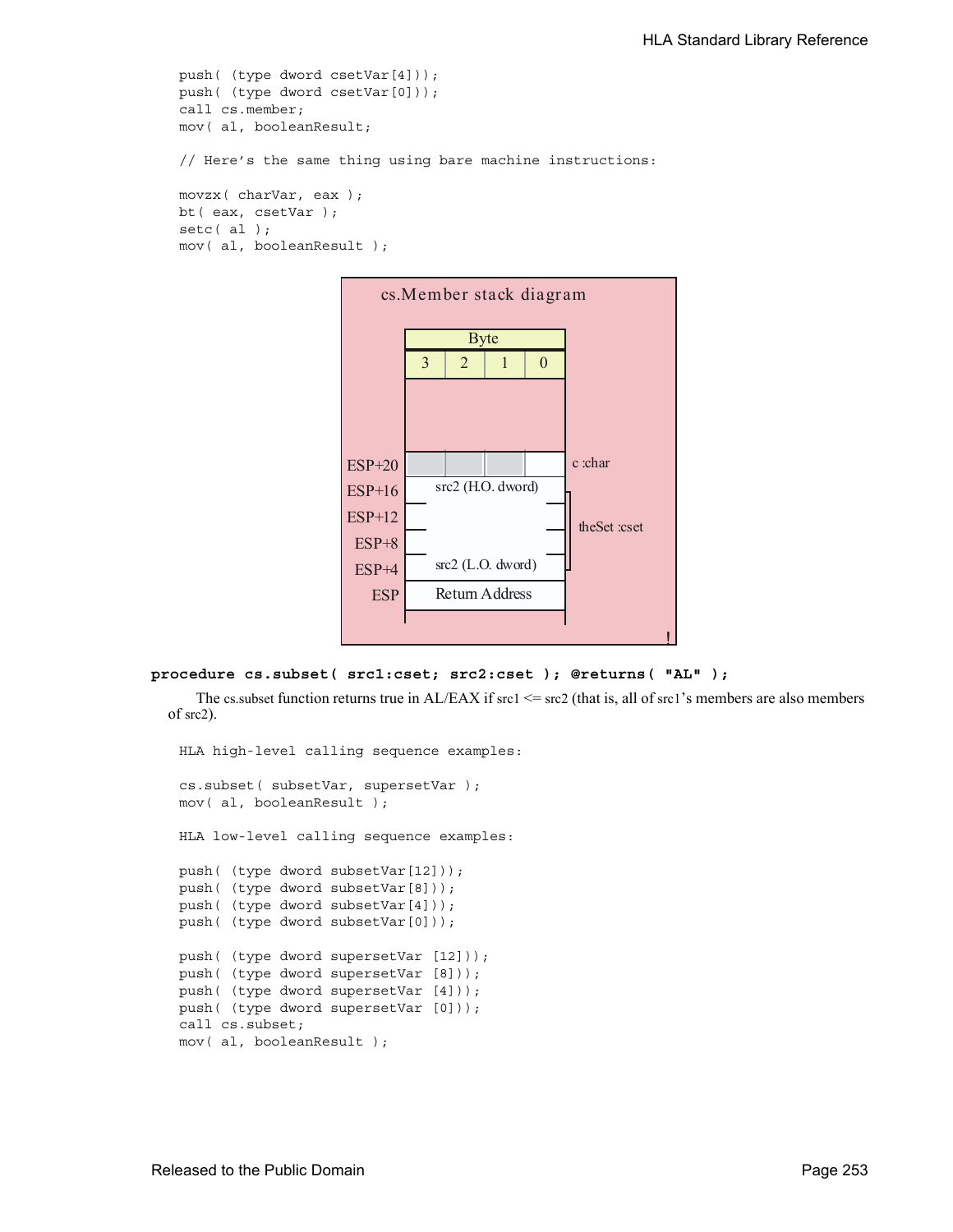

## **procedure cs.superset( src1:cset; src2:cset ); @returns( "AL" );**

The cs. superset function returns true in AL/EAX if src1  $>=$  src2 (that is, all of src2's members are members of  $src1$ ).

```
HLA high-level calling sequence examples:
cs.superset( supersetVar, subsetVar );
mov( al, booleanResult );
HLA low-level calling sequence examples:
push( (type dword supersetVar[12]));
push( (type dword supersetVar[8]));
push( (type dword supersetVar[4]));
push( (type dword supersetVar[0]));
push( (type dword subsetVar[12]));
push( (type dword subsetVar[8]));
push( (type dword subsetVar[4]));
push( (type dword subsetVar[0]));
call cs.superset;
mov( al, booleanResult );
```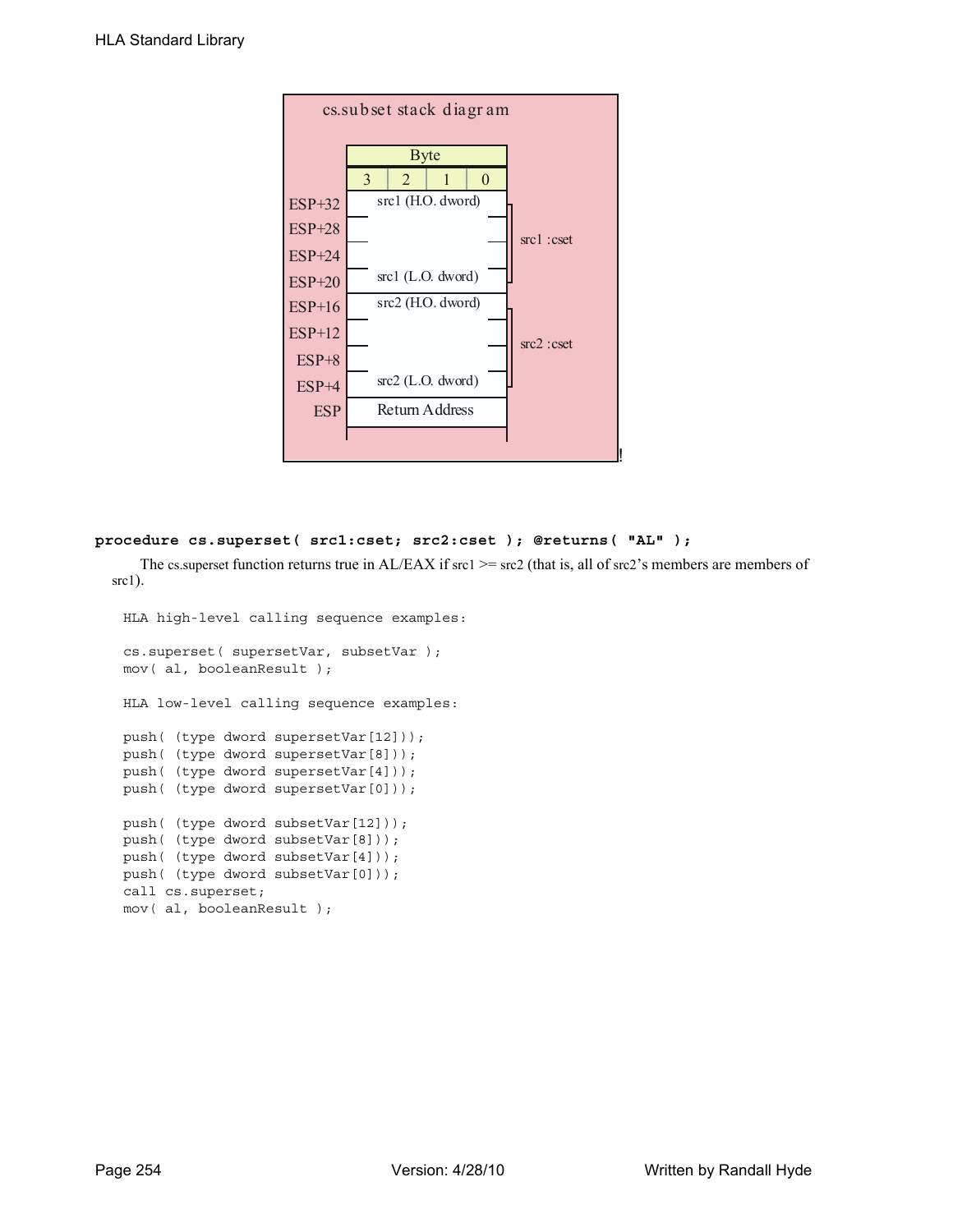

#### **procedure cs.psubset( src1:cset; src2:cset ); @returns( "AL" );**

The cs.psubset (proper subset) function returns true in AL/EAX if src1 < src2 (that is, all of src1's members are members of src2 but src1  $\le$  src2).

HLA high-level calling sequence examples: cs.psubset( subsetVar, supersetVar ); mov( al, booleanResult ); HLA low-level calling sequence examples: push( (type dword subsetVar[12])); push( (type dword subsetVar[8])); push( (type dword subsetVar[4])); push( (type dword subsetVar[0])); push( (type dword supersetVar [12])); push( (type dword supersetVar [8])); push( (type dword supersetVar [4])); push( (type dword supersetVar [0])); call cs.psubset; mov( al, booleanResult );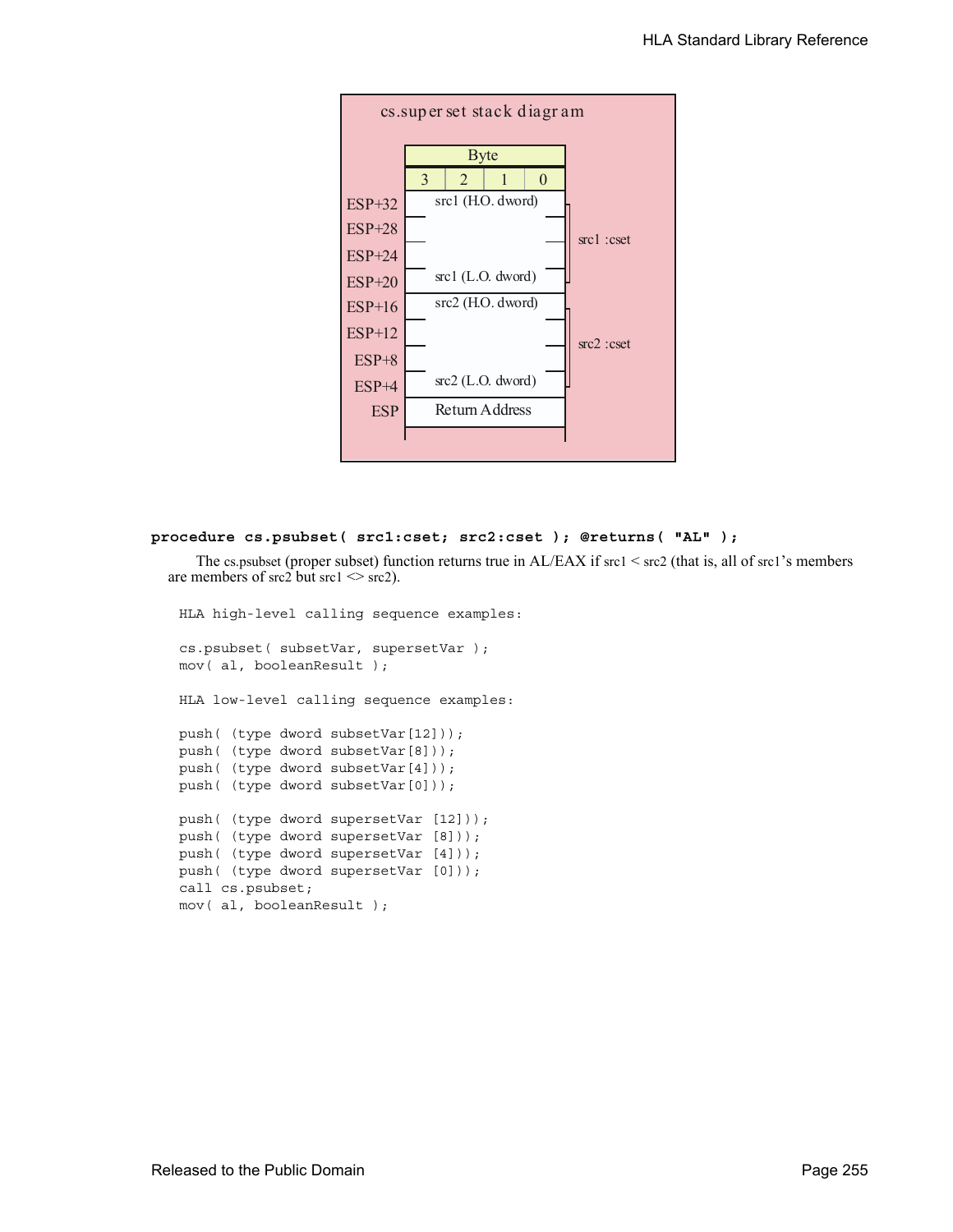

## **procedure cs.psuperset( src1:cset; src2:cset ); @returns( "AL" );**

The cs.spsuperset (proper superset) function returns true in AL/EAX if src1 > src2 (that is, all of src2's members are members of src1 but  $src2 \leq src1$ .

```
HLA high-level calling sequence examples:
cs.psuperset( supersetVar, subsetVar );
mov( al, booleanResult );
HLA low-level calling sequence examples:
push( (type dword supersetVar[12]));
push( (type dword supersetVar[8]));
push( (type dword supersetVar[4]));
push( (type dword supersetVar[0]));
push( (type dword subsetVar[12]));
push( (type dword subsetVar[8]));
push( (type dword subsetVar[4]));
push( (type dword subsetVar[0]));
call cs.psuperset;
mov( al, booleanResult );
```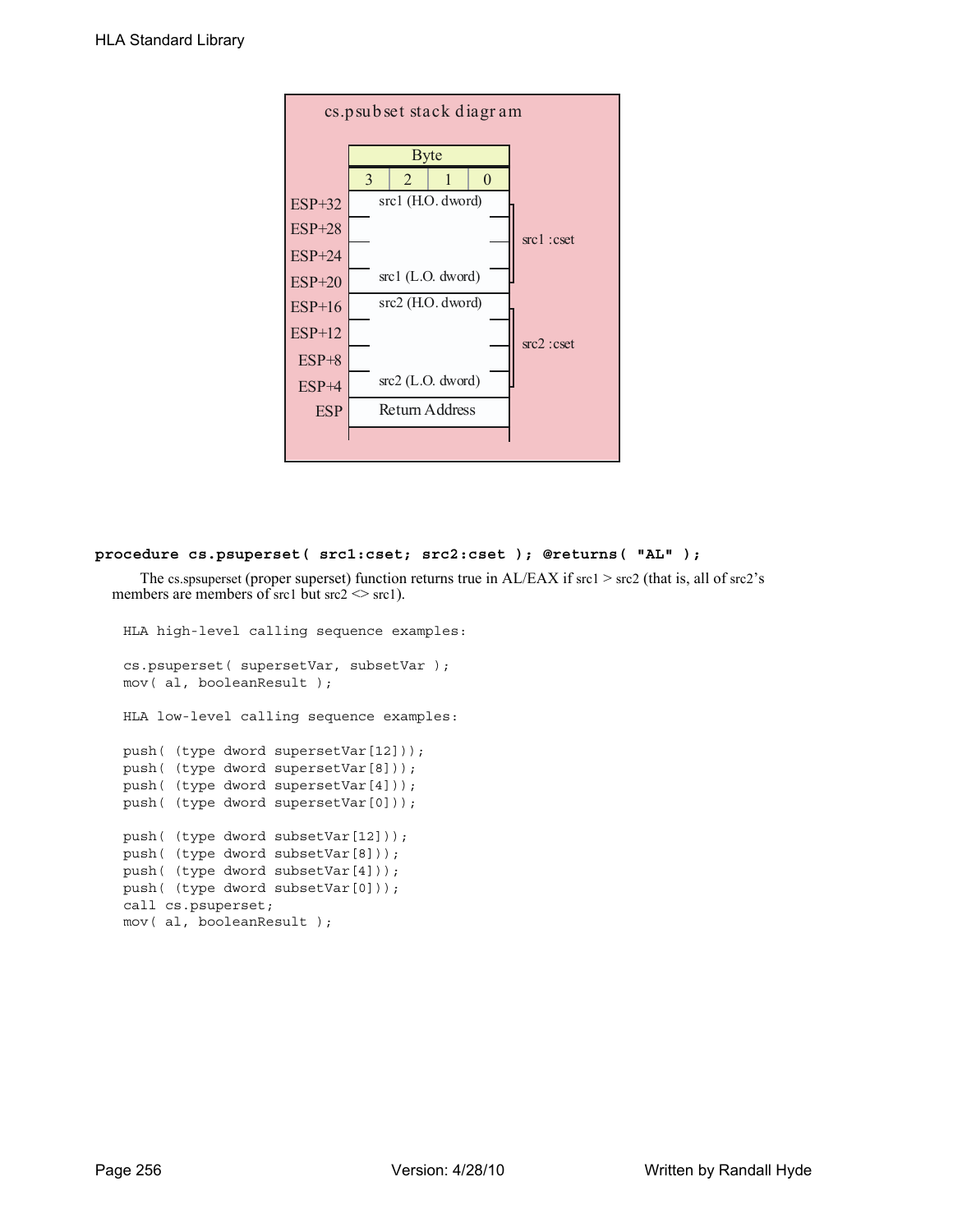

#### **procedure cs.eq( src1:cset; src2:cset ); @returns( "AL" );**

The cs.eq function compares the two sets and returns true/false in AL/EAX; true if the two sets are equal, false if they are not.

HLA high-level calling sequence examples: cs.eq( src1, src2 ); mov( al, booleanResult ); HLA low-level calling sequence examples: push( (type dword src1[12])); push( (type dword src1[8])); push( (type dword src1[4])); push( (type dword src1[0])); push( (type dword src2[12])); push( (type dword src2[8])); push( (type dword src2[4])); push( (type dword src2[0])); call cs.eq; mov( al, booleanResult );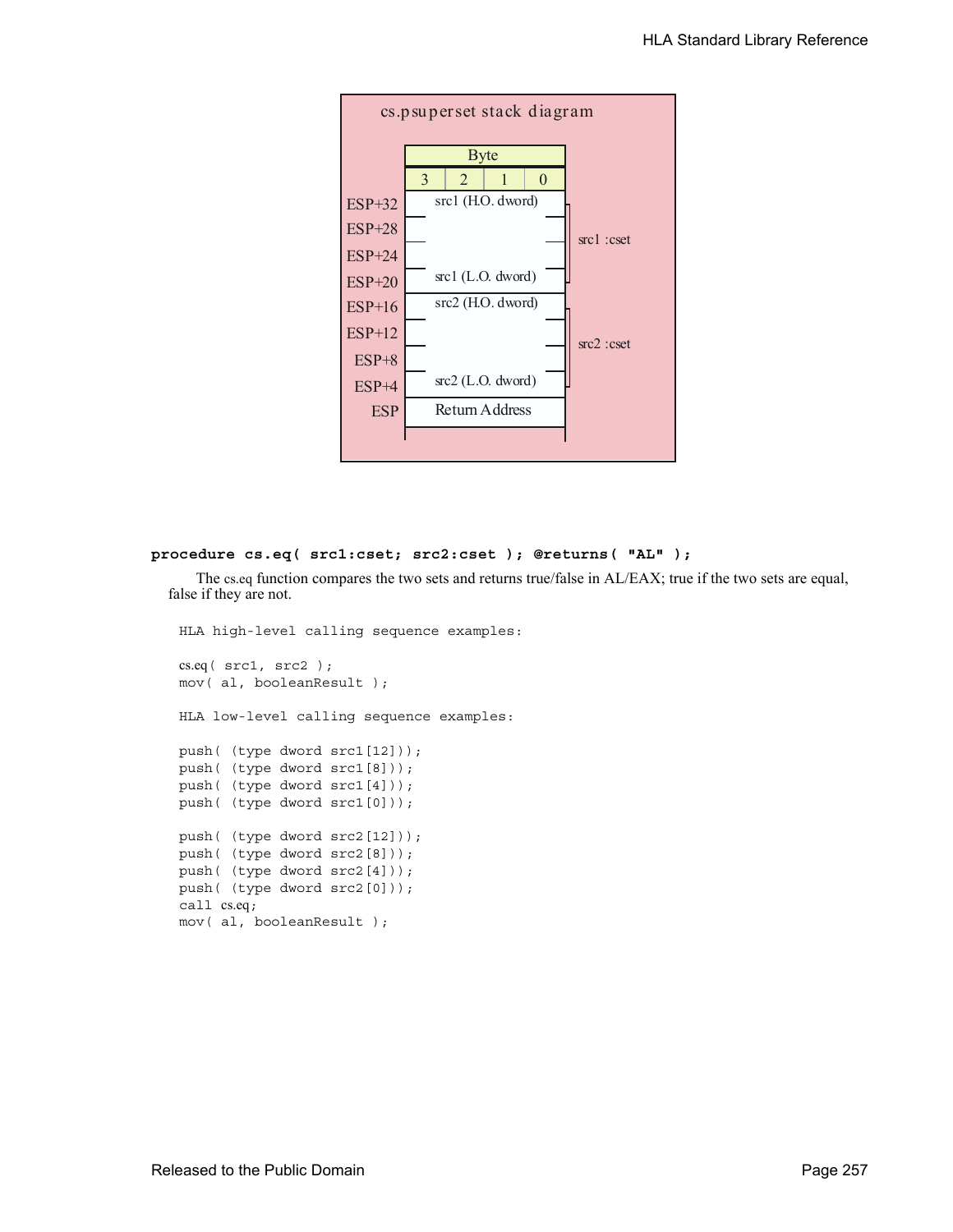

#### **procedure cs.ne( src1:cset; src2:cset ); @returns( "AL" );**

The cs.eq function compares the two sets and returns true/false in AL/EAX; true if the two sets are not equal, false if they are equal.

```
HLA high-level calling sequence examples:
cs.ne( src1, src2 );
mov( al, booleanResult );
HLA low-level calling sequence examples:
push( (type dword src1[12]));
push( (type dword src1[8]));
push( (type dword src1[4]));
push( (type dword src1[0]));
push( (type dword src2[12]));
push( (type dword src2[8]));
push( (type dword src2[4]));
push( (type dword src2[0]));
call cs.ne;
mov( al, booleanResult );
```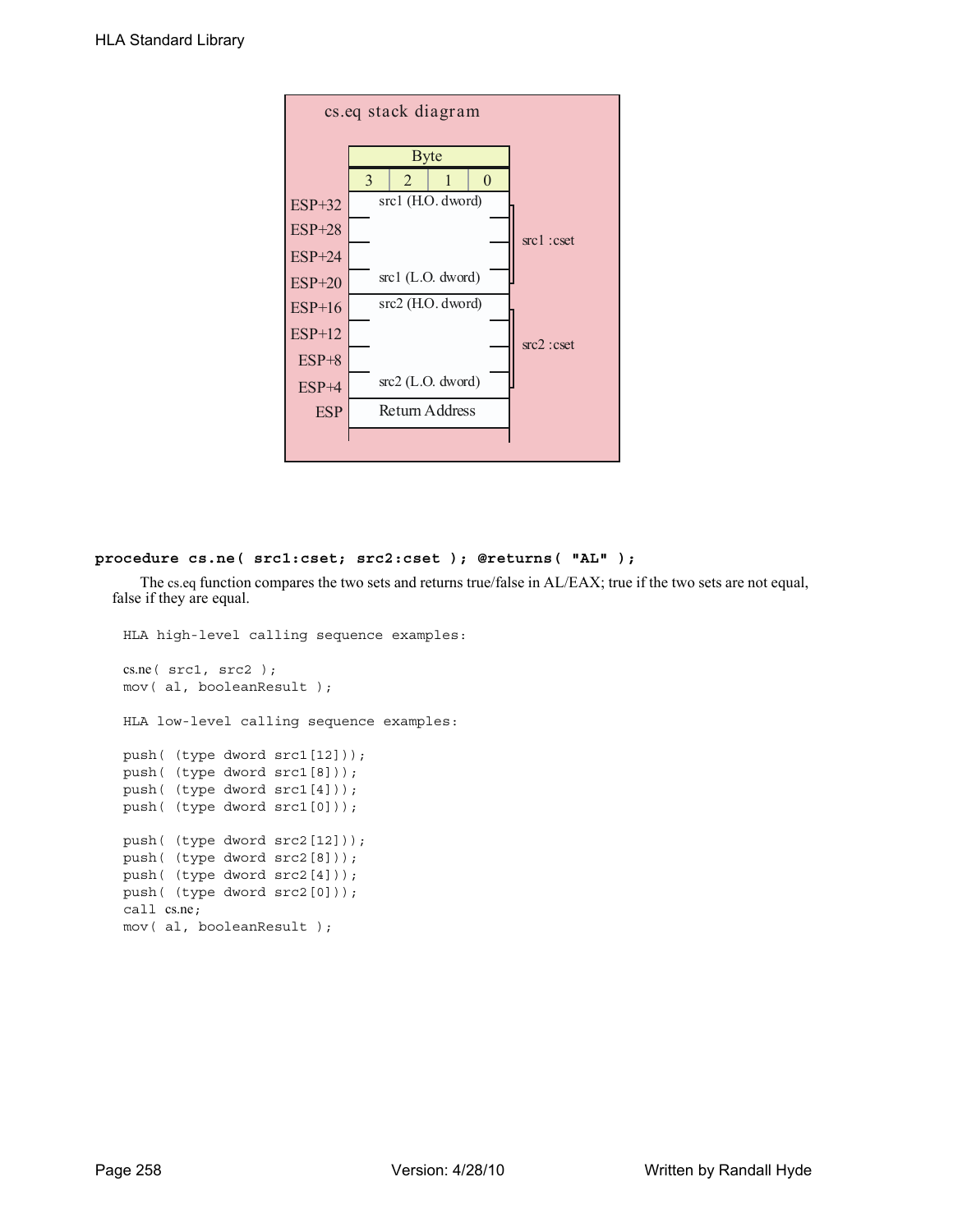

## **10.2 Character Set Construction and Manipulation**

The functions in this group create character set objects, extract data from character set objects, or transfer data between character set objects.

```
procedure cs.empty( var dest:cset );
```
This function clears all the bits in a character set to create the empty set. Note that the single character set parameter is passed by reference.

```
HLA high-level calling sequence examples:
cs.empty( csetVar );
HLA low-level calling sequence examples:
// cset_s is a variable declared in the static/storage section:
pushd( &cset_s );
call cs.empty;
// cset_v is a variable declared in the var section or
// is a parameter:
lea( eax, cset_v );
push( eax );
call cs.empty;
// Alternative call passing cset_v if no 32-bit registers
// are available (this code assumes that EBP points at the current
// activation record/stack frame that contains cset_v):
push( ebp );
add( @offset( cset_v ), (type dword [esp] ));
call cs.empty;
```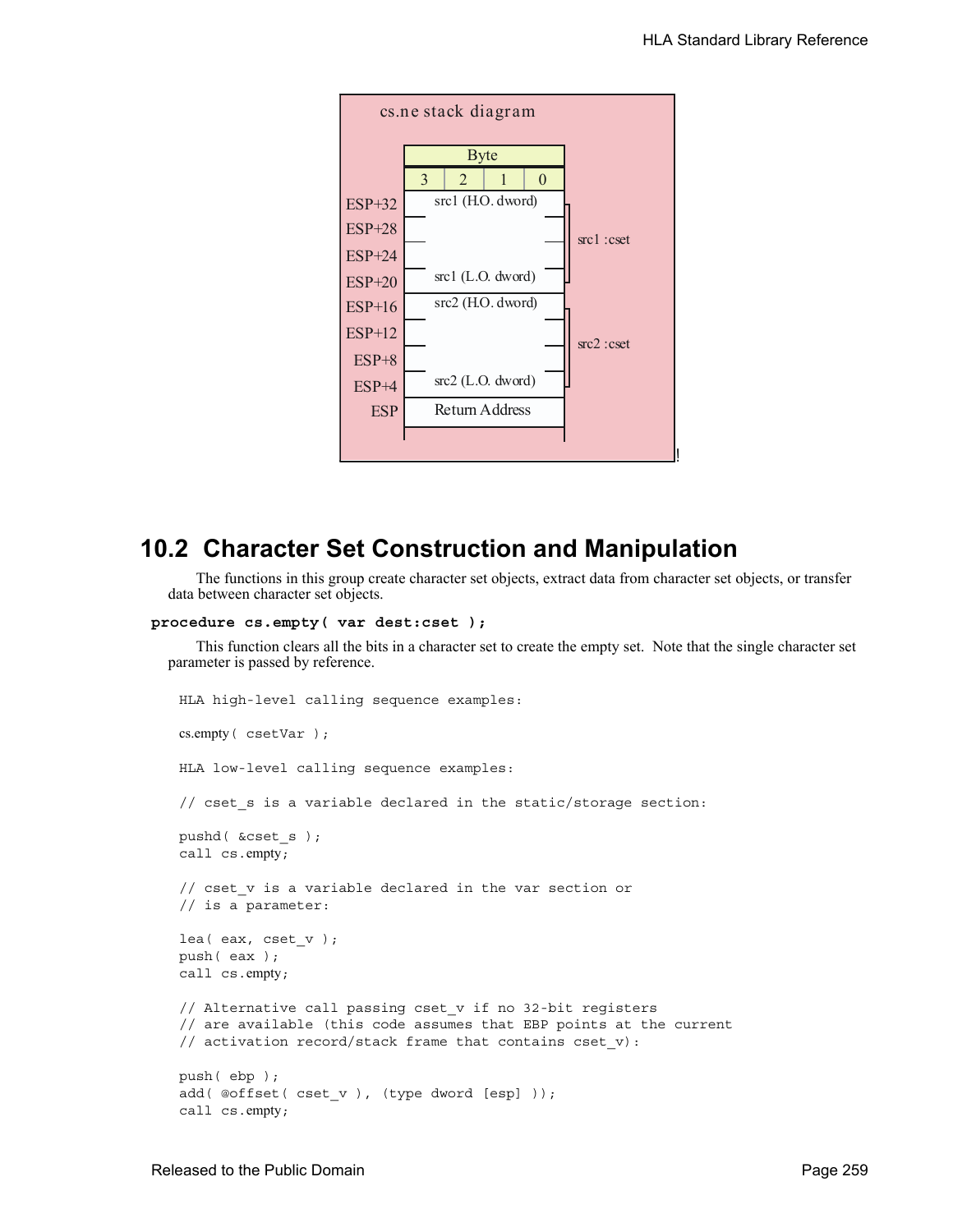```
// Low-level call assuming a 32-bit register (esi in this case)
// contains the address of the cset:
push( esi );
call cs.empty;
// Low-level call assuming a dword or pointer variable contains the
// address of the cset that will receive the delimiter character set:
push( ptrToDelims );
```

```
call cs.empty;
```

| cs.empty stack diagram |   |                |                |                  |                 |  |  |  |
|------------------------|---|----------------|----------------|------------------|-----------------|--|--|--|
|                        |   | <b>Byte</b>    |                |                  |                 |  |  |  |
|                        | 3 | $\overline{2}$ | 1              | $\boldsymbol{0}$ |                 |  |  |  |
|                        |   |                |                |                  |                 |  |  |  |
|                        |   |                |                |                  |                 |  |  |  |
|                        |   |                |                |                  |                 |  |  |  |
|                        |   |                |                |                  |                 |  |  |  |
|                        |   |                |                |                  |                 |  |  |  |
|                        |   |                |                |                  |                 |  |  |  |
| $ESP+4$                |   |                |                |                  | var dest : cset |  |  |  |
| <b>ESP</b>             |   |                | Return Address |                  |                 |  |  |  |
|                        |   |                |                |                  |                 |  |  |  |

#### **procedure cs.cpy( src:cset; var dest:cset );**

This routine copies the data from the source character set (src) to the destination character set (dest). Note that the dest set is passed by reference. Although this routine is convenient, you should consider writing a macro to do this same function (copy 16 bytes from src to dest) if you call this function in time critical sections of your code.

```
HLA high-level calling sequence examples:
cs.cpy( csetSrc, csetDest );
cs.cpy( {'a'..'z'}, lowerCaseCset );
HLA low-level calling sequence examples:
// csetDest s is a variable declared
// in the static/storage section:
push( (type dword csetSrc_s[12]));
push( (type dword csetSrc_s[8]));
push( (type dword csetSrc_s[4]));
push( (type dword csetSrc_s[0]));
```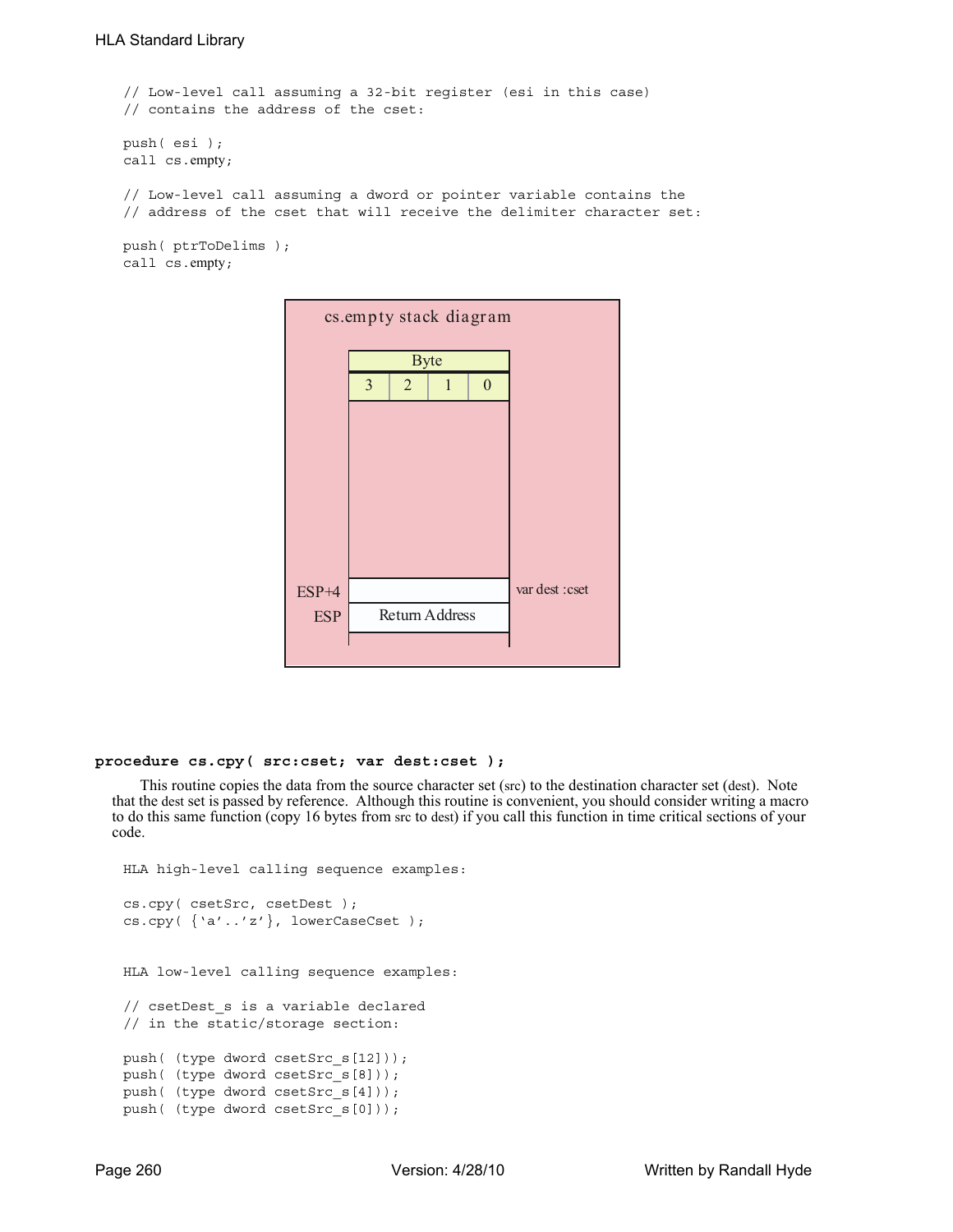```
pushd( &csetDest_s );
call cs.cpy;
// csetDest v is a variable declared in the var section or
// is a parameter:
push( (type dword csetSrc_v[12]));
push( (type dword csetSrc_v[8]));
push( (type dword csetSrc_v[4]));
push( (type dword csetSrc_v[0]));
lea( eax, csetDest_v );
push( eax );
call cs.cpy;
// Alternative call passing csetDest v if no 32-bit registers
// are available (this code assumes that EBP points at the current
// activation record/stack frame that contains csetDest_v):
push( (type dword csetSrc_v[12]));
push( (type dword csetSrc_v[8]));
push( (type dword csetSrc v[4]));
push( (type dword csetSrc v[0]));
push( ebp );
add( @offset( csetDest v ), (type dword [esp] ));
call cs.cpy;
// Low-level call assuming a 32-bit register (edi in this case)
// contains the address of the destination cset:
push( (type dword csetSrc v[12]));
push( (type dword csetSrc_v[8]));
push( (type dword csetSrc_v[4]));
push( (type dword csetSrc_v[0]));
push( edi );
call cs.cpy;
// Low-level call assuming a dword or pointer variable contains the
// address of the destination cset:
push( (type dword csetSrc[12]));
push( (type dword csetSrc[8]));
push( (type dword csetSrc[4]));
push( (type dword csetSrc[0]));
push( ptrTodest );
call cs.cpy;
```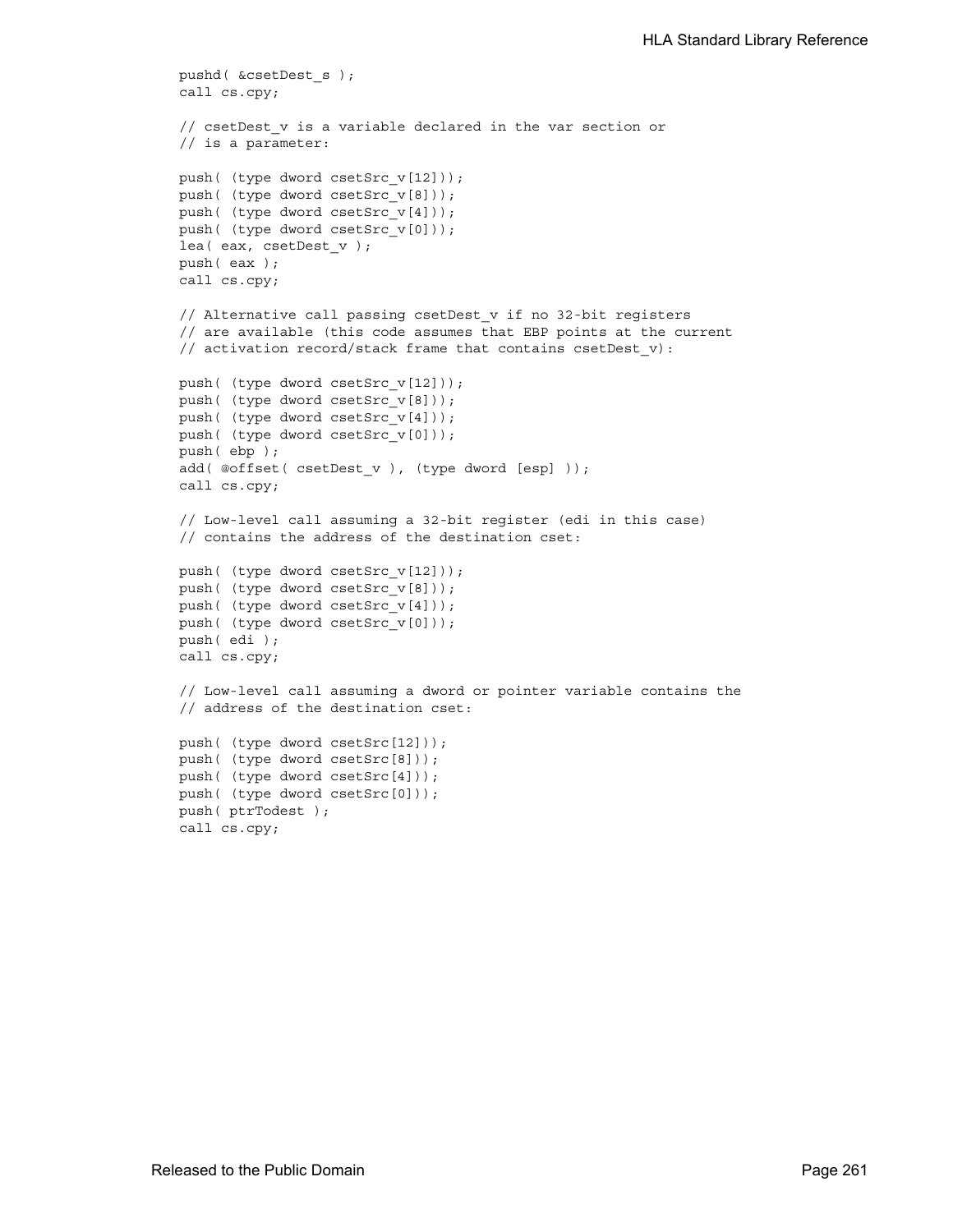| cs.cpy stack diagram |   |                |                  |          |               |  |  |  |  |
|----------------------|---|----------------|------------------|----------|---------------|--|--|--|--|
|                      |   | <b>Byte</b>    |                  |          |               |  |  |  |  |
|                      | 3 | $\overline{2}$ | 1                | $\Omega$ |               |  |  |  |  |
|                      |   |                |                  |          |               |  |  |  |  |
|                      |   |                |                  |          |               |  |  |  |  |
|                      |   |                |                  |          |               |  |  |  |  |
| $ESP+20$             |   |                | src (H.O. dword) |          |               |  |  |  |  |
| $ESP+16$             |   |                |                  |          | src :cset     |  |  |  |  |
| $ESP+12$             |   |                |                  |          |               |  |  |  |  |
| $ESP+8$              |   |                | src (L.O. dword) |          |               |  |  |  |  |
| $ESP+4$              |   |                |                  |          | var dest:cset |  |  |  |  |
| <b>ESP</b>           |   |                | Return Address   |          |               |  |  |  |  |
|                      |   |                |                  |          |               |  |  |  |  |

#### **procedure cs.charToCset( c:char; var dest:cset );**

The cs.charToCset procedure takes the character passed as a parameter and creates a singleton set containing that character (a singleton is a set with exactly one member). The resulting set is stored into the destination parameter (which is passed by reference).

```
HLA high-level calling sequence examples:
cs.charToCset( 'c', csetDest );
cs.charToCset( charVar, lowerCaseCset );
cs.charToCset( (type char [esi]), (type cset [edi]));
HLA low-level calling sequence examples:
// The following low-level examples all assume that csetDest_s is
// a statically-declared object (static or storage section). For
// examples of additional ways to pass the destination cset by
// reference, please see the examples for cs.cpy given earlier.
//
// Passing a single character constant:
pushd( 'c' );
pushd( &csetDest_s );
call cs.charToCset;
// Passing a character variable, assuming a 32-bit register is
// available or one of the 8-bit register: AL, BL, CL, or DL
mov( charVar, al );
push( eax );
pushd( &csetDest_s );
call cs.charToCset;
```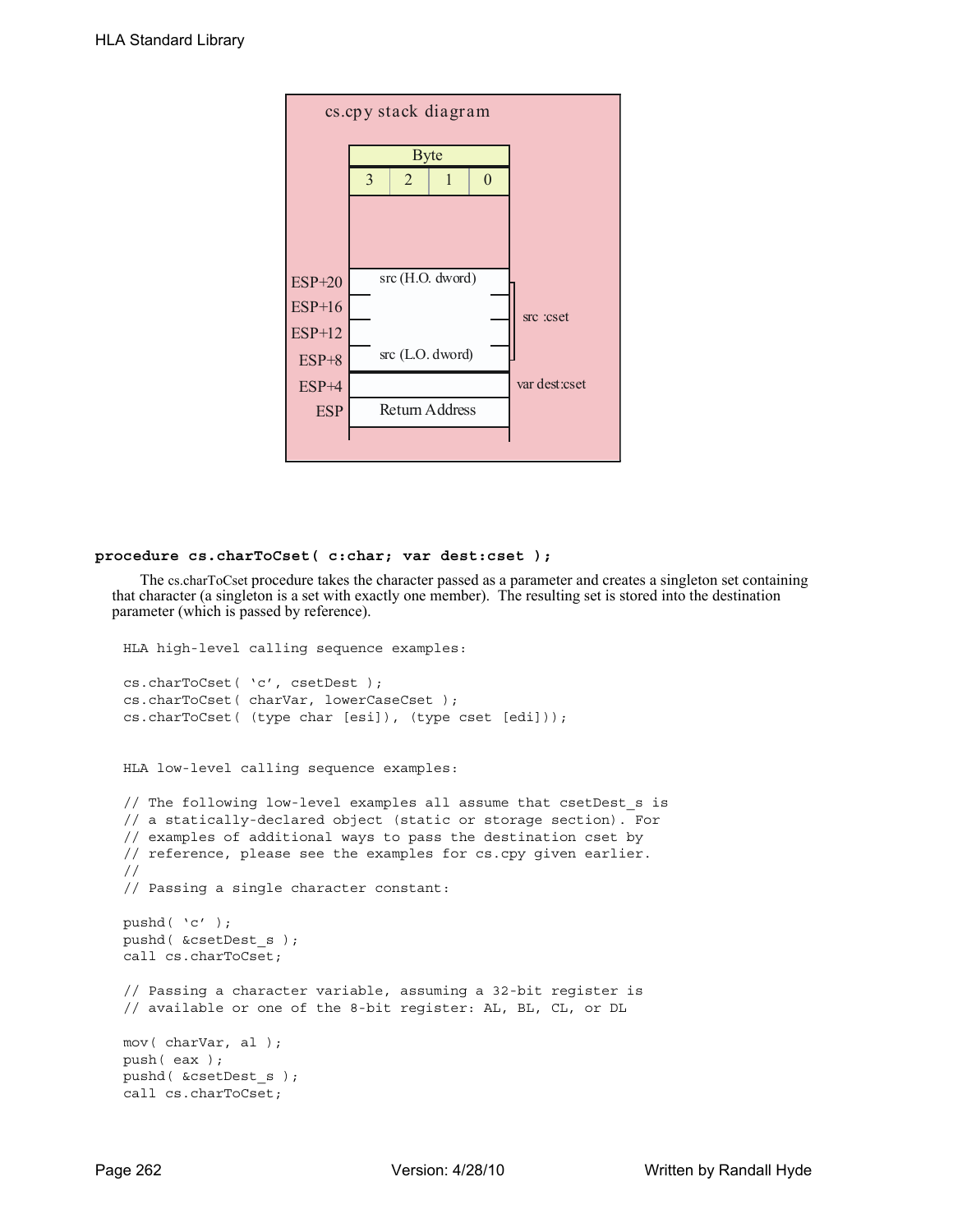```
// If the character variable is guaranteed not to be in the last
// three bytes of allocated storage, you could also do this:
push( type dword charVar );
pushd( &csetDest_s );
call cs.charToCset;
// If the character is in one of the 8-bit registers: AH, BH, CH, DH
sub( 4, esp );
mov( ah, [esp] );
pushd( &csetDest_s );
call cs.charToCset;
```


#### **procedure cs.rangeChar( first:char; last:char; var dest:cset );**

This function creates a set whose member range between the first character specified and the last character specified. For example, cs.rangeChar( 'A', 'Z', UpperCaseSet) will create a character set whose members are the upper case alphabetic characters. Any previous members in the destination set are lost.

HLA high-level calling sequence examples: cs.rangeChar( 'a', 'z', csetDest ); cs.rangeChar( charVar, endCharVal, lowerCaseCset ); cs.rangeChar( (type char [esi]), '0', (type cset [edi])); HLA low-level calling sequence examples: // The following low-level examples all assume that csetDest\_s is // a statically-declared object (static or storage section). For // examples of additional ways to pass the destination cset by // reference, please see the examples for cs.cpy given earlier. // Also note that both the "first" and "last" parameters are

```
// character objects that you pass the same way. For brevity,
```
// the following examples only demonstrate variations on the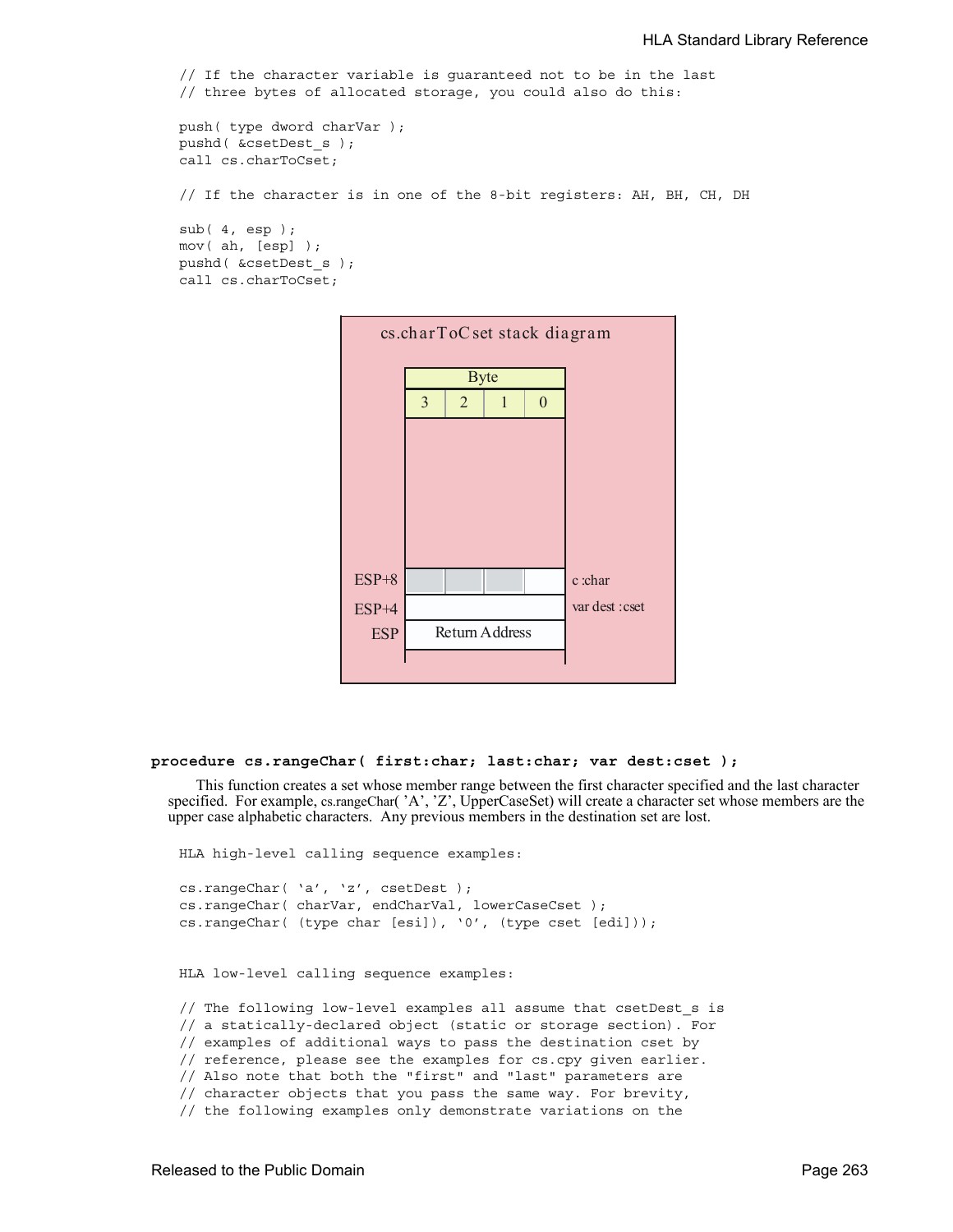```
// "first" parameter; the same principles apply to the "last"
// parameter.
//
// Passing two character constants:
pushd( 'a' );
pushd( 'z' );
pushd( &csetDest_s );
call cs.rangeChar;
// Passing a character variable, assuming a 32-bit register is
// available or one of the 8-bit register: AL, BL, CL, or DL
mov( charVar, al );
push( eax );
pushd( 'z' );
pushd( &csetDest_s );
call cs.rangeChar;
// If the "first" character variable is guaranteed not to be in the 
// last three bytes of allocated storage, you could also do this:
push( type dword charVar );
pushd( 'z' );
pushd( &csetDest_s );
call cs.rangeChar;
// If the "first" character is in one of the 8-bit 
// registers: AH, BH, CH, DH
sub( 4, esp );
mov( ah, [esp] );
pushd( 'z' );
pushd( &csetDest_s );
call cs.rangeChar;
```
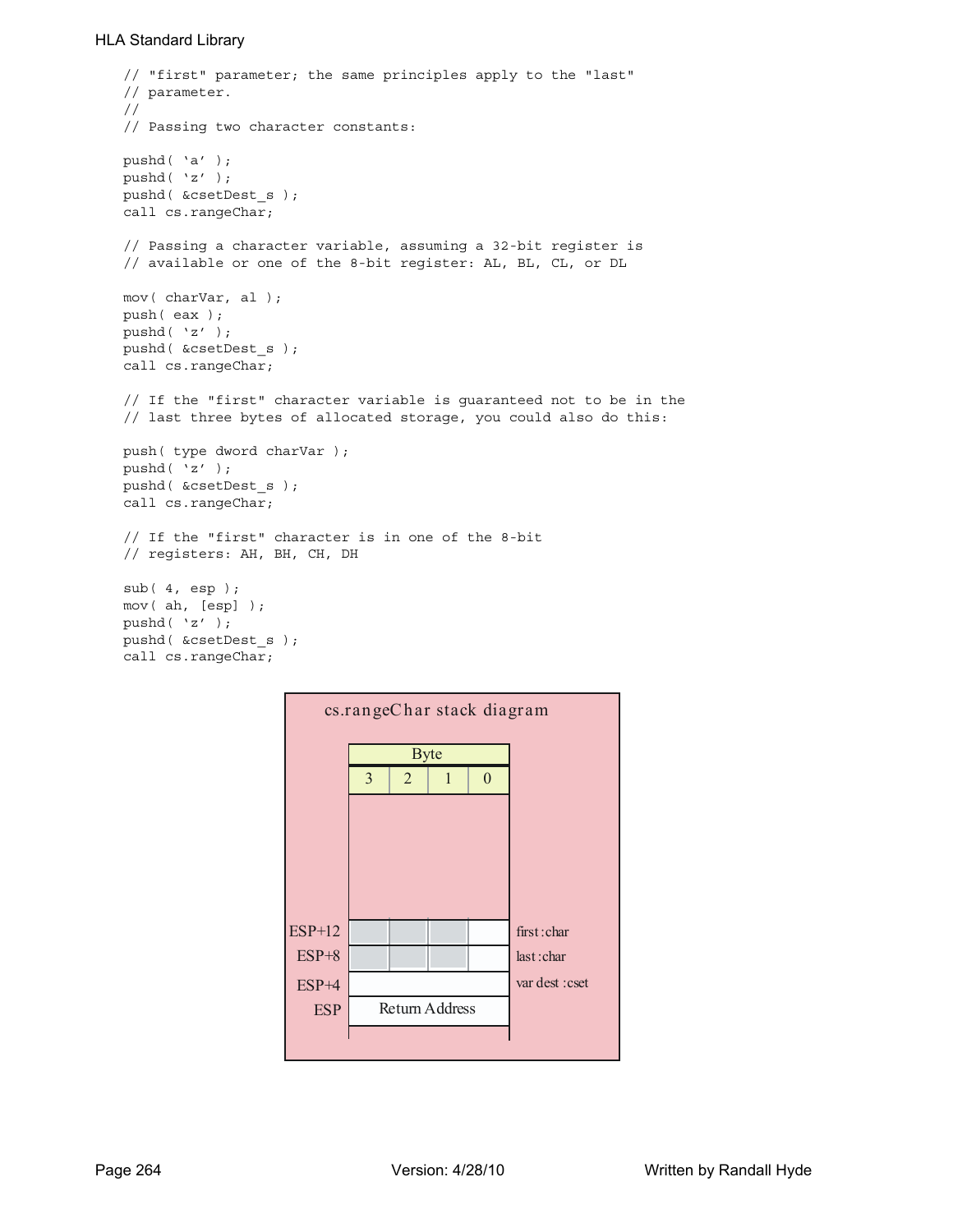## **procedure cs.strToCset( s:string; var dest:cset );**

This function first sets the destination character set to the empty set. Then it "unions in" all the characters found in the string parameter to the destination set.

```
HLA high-level calling sequence examples:
cs.strToCset( strSrc, csetDest );
cs.strToCset( "ABCDEFabcdef", hexCset );
HLA low-level calling sequence examples:
// csetDest_s is a variable declared 
// in the static/storage section:
push( strSrc );
pushd( &csetDest_s );
call cs.strtoCset;
// You could pass a string literal thusly (though there is
// no benefit to doing this over creating a statically
// initialized string variable and passing that string variable).
lea( eax, "abcdefABCDEF" );
push( eax );
pushd( &csetDest_s );
call cs.strtoCset;
```


#### **procedure cs.strToCset2( s:string; offs:uns32; var dest:cset );**

This function first sets the destination character set to the empty set. Then it "unions in" all the characters starting at offset offs in the string parameter to the destination character set.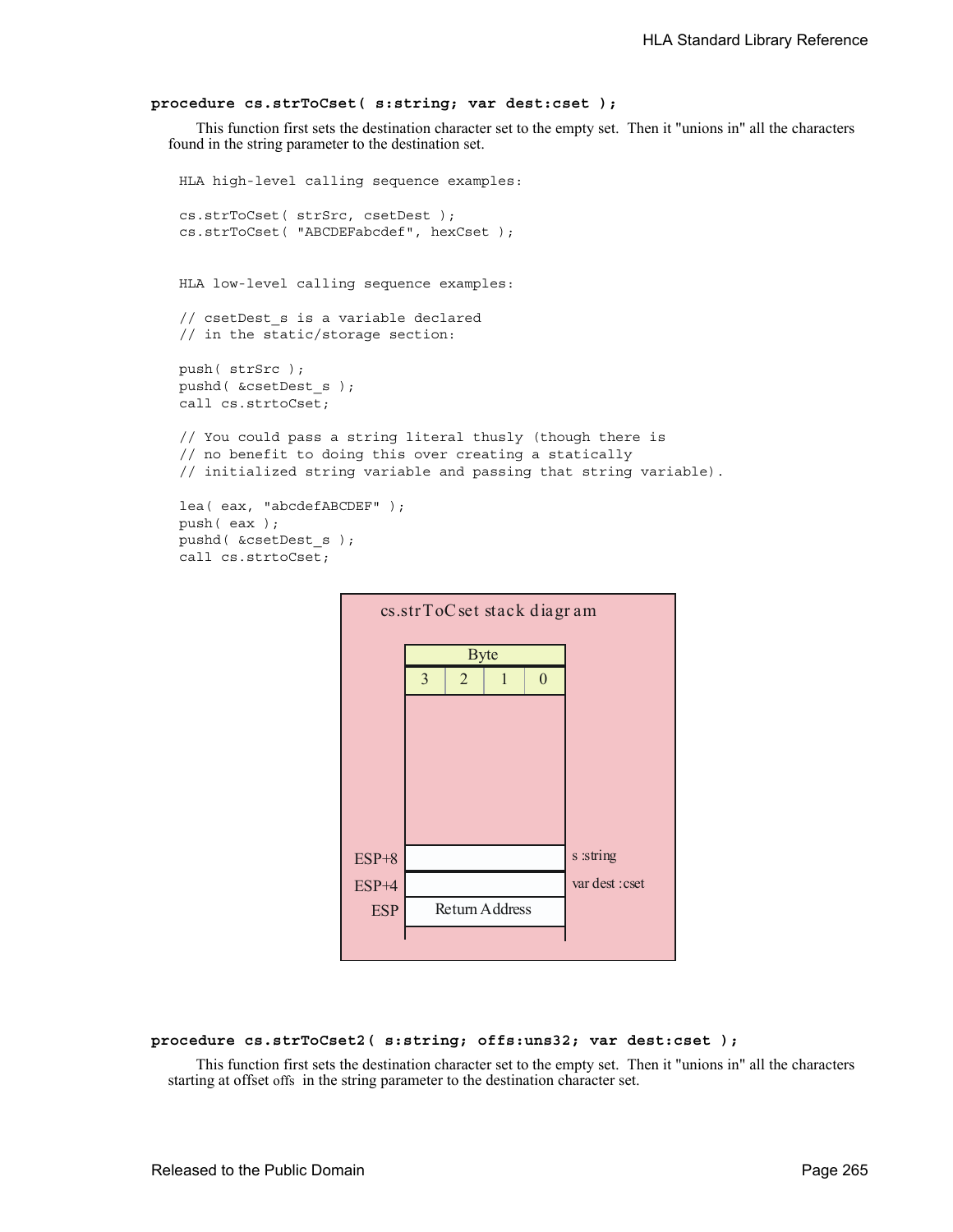```
HLA high-level calling sequence examples:
cs.strToCset2( strSrc, 2, csetDest );
cs.strToCset2( "ABCDEF", offsetIntoStr, partialHexCset );
HLA low-level calling sequence examples:
// csetDest_s is a variable declared 
// in the static/storage section:
push( strSrc );
pushd( 2 )
pushd( &csetDest_s );
call cs.strToCset2;
// Assume the offset is in the variable "offsetIntoStr":
push( strSrc );
push( offsetIntoStr );
pushd( &csetDest_s );
call cs.strToCset2;
```


#### **procedure cs.extract( var dest:cset ); @returns( "EAX" );**

This function removes a single character from the character set and returns that character in the AL register. Currently, this function removes characters by order of their ASCII character codes (that is, each call returns the character in the set with the lowest ASCII code). However, you should not make this assumption. You should assume that this function could return the characters in an arbitrary order. If the specified character set is empty, this routine returns -1 (\$FFFF\_FFFF) in the EAX register; in all other cases the H.O. three bytes of EAX contain zero upon return.

Note: unlike the HLA compile-time function "@extract", this function actually removes the character from the character set ("@extract" leaves the character in the set). Keep this in mind. (In the future, the name of the HLA @extract function will probably be changed to something else to clean up this conflict.)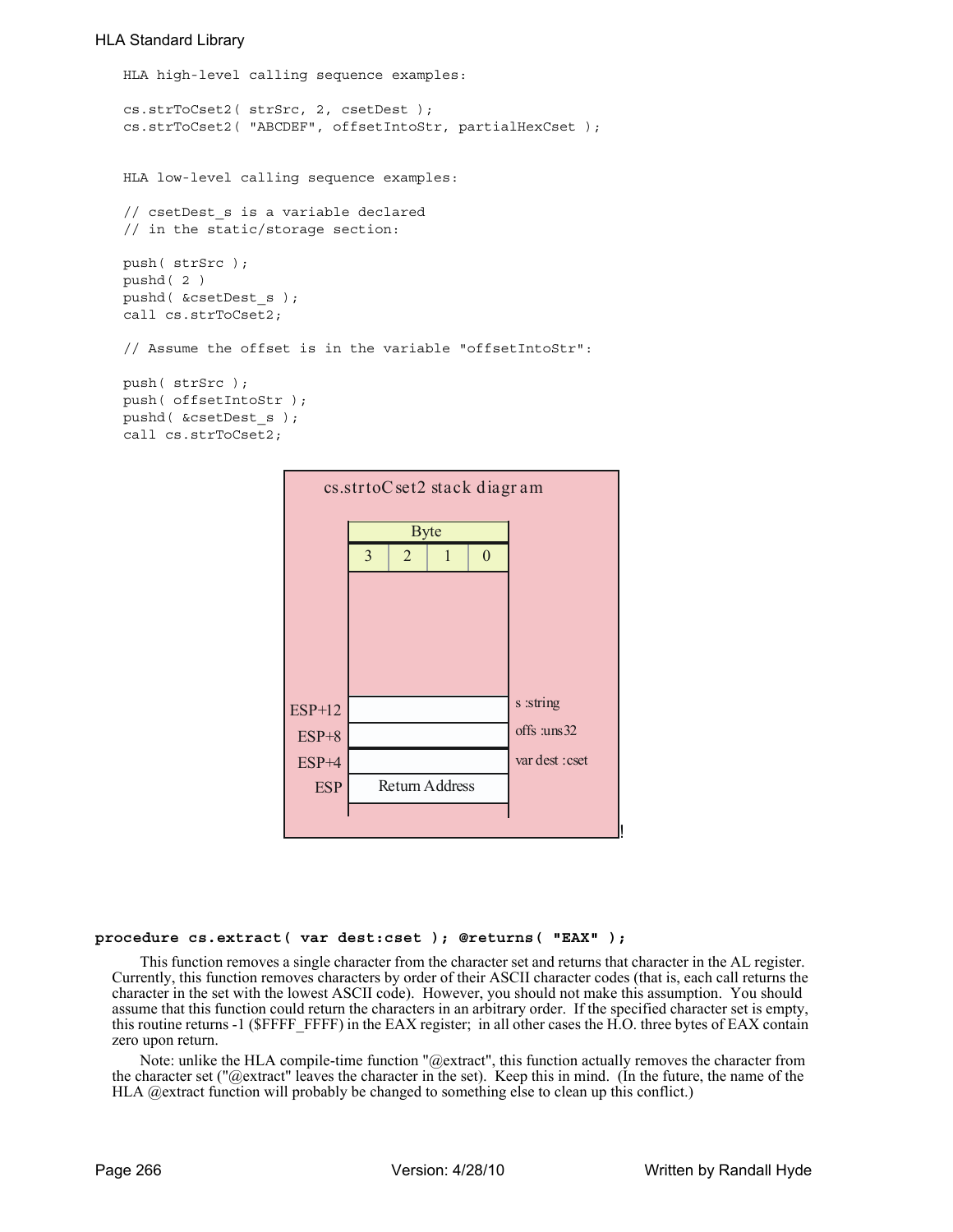```
HLA high-level calling sequence examples:
cs.extract( csetVar );
if(eax <> -1) then
  mov( al, charExtracted );
endif;
HLA low-level calling sequence example:
// The following low-level example assumes that cset_s is
```

```
// a statically-declared object (static or storage section). For
// examples of additional ways to pass the destination cset by
// reference, please see the examples for cs.cpy given earlier.
```

```
pushd( &cset_s );
call cs.extract;
cmp( eax, -1 );
je noCharExtracted;
mov( al, charExtracted;
noCharExtracted:
```


## **10.3 Set Operations**

The following set functions perform what is generally considered to be set arithmetic: operations like set union, intersection, difference, and so on.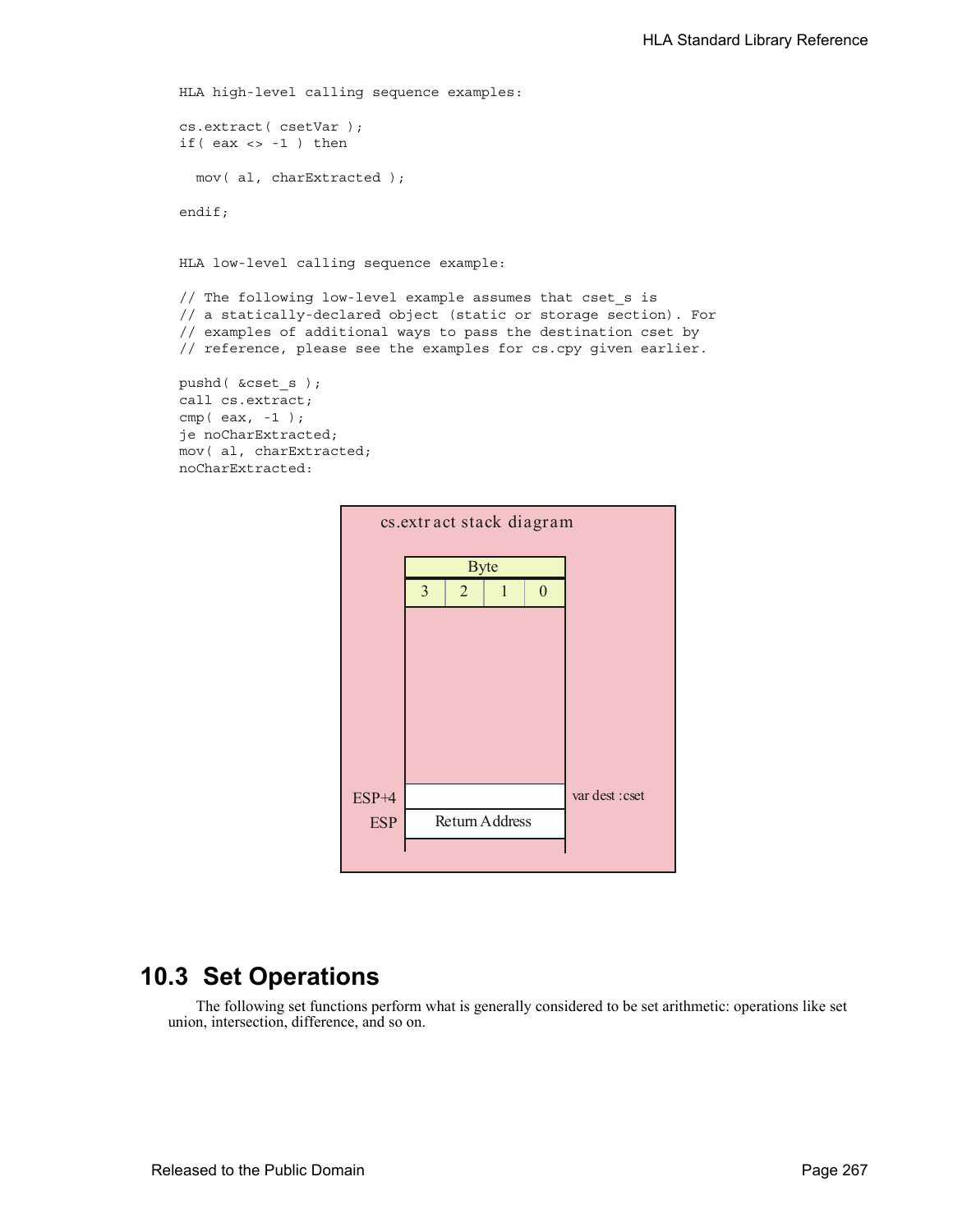## **procedure cs.setunion( src:cset; var dest:cset );**

This function computes the union of two sets, storing the result back into the destination set. Note that the destination set parameter is passed by reference.

Note: The name "setunion" was used rather than the more obvious choice of "union" because "union" is an HLA reserved word.

```
HLA high-level calling sequence examples:
cs.setunion( csetSrc, csetDest );
cs.setunion( {'a'..'z'}, lowerCaseUnion );
HLA low-level calling sequence example:
// The following low-level example assumes that csetDest_s is
// a statically-declared object (static or storage section). For
// examples of additional ways to pass the destination cset by
```
// reference, please see the examples for cs.cpy given earlier.

```
push( (type dword csetSrc_s[12]));
push( (type dword csetSrc_s[8]));
push( (type dword csetSrc_s[4]));
push( (type dword csetSrc_s[0]));
pushd( &csetDest_s );
call cs.setunion;
```


#### **procedure cs.intersection( src:cset; var dest:cset );**

This function computes the set intersection of the two sets passed as parameters and stores the result back into the destination set. Note that the dest parameter is passed by reference.

HLA high-level calling sequence examples:

```
cs.intersection( csetSrc, csetDest );
```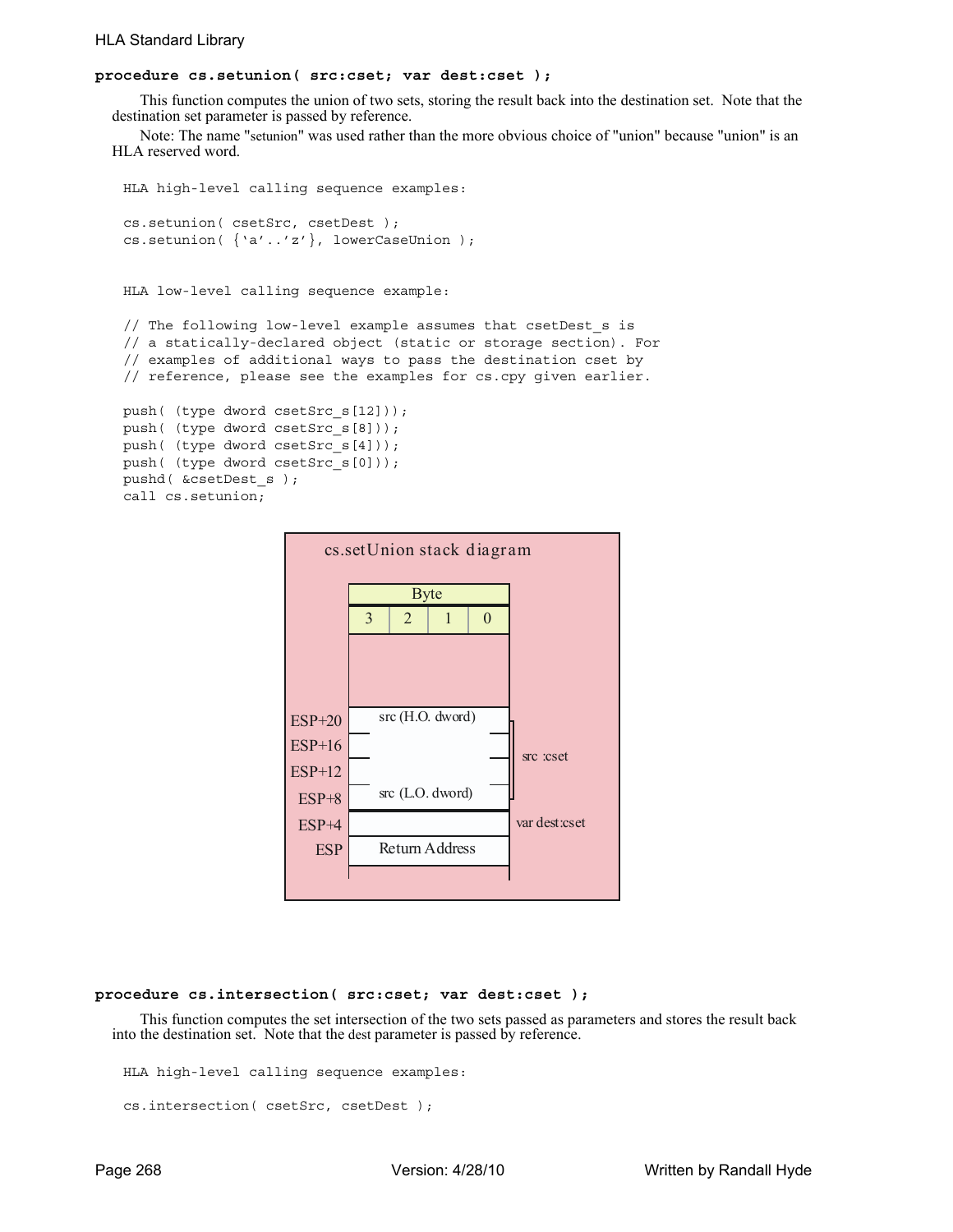```
cs.intersection( {'a'..'z'}, lowerCaseUnion );
HLA low-level calling sequence example:
// The following low-level example assumes that csetDest s is
// a statically-declared object (static or storage section). For
// examples of additional ways to pass the destination cset by
// reference, please see the examples for cs.cpy given earlier.
push( (type dword csetSrc_s[12]));
push( (type dword csetSrc_s[8]));
push( (type dword csetSrc_s[4]));
push( (type dword csetSrc_s[0]));
pushd( &csetDest_s );
call cs.intersection;
```


#### **procedure cs.difference( src:cset; var dest:cset );**

This function computes the set difference of two sets (i.e., the members in the destination set that are not also members of the source set). It stores the result back into the dest set (which is passed by reference).

```
HLA high-level calling sequence examples:
cs.difference( csetSrc, csetDest );
cs.difference( {'a'..'z'}, csetWithoutLowerCase );
HLA low-level calling sequence example:
// The following low-level example assumes that csetDest s is
// a statically-declared object (static or storage section). For
// examples of additional ways to pass the destination cset by
// reference, please see the examples for cs.cpy given earlier.
```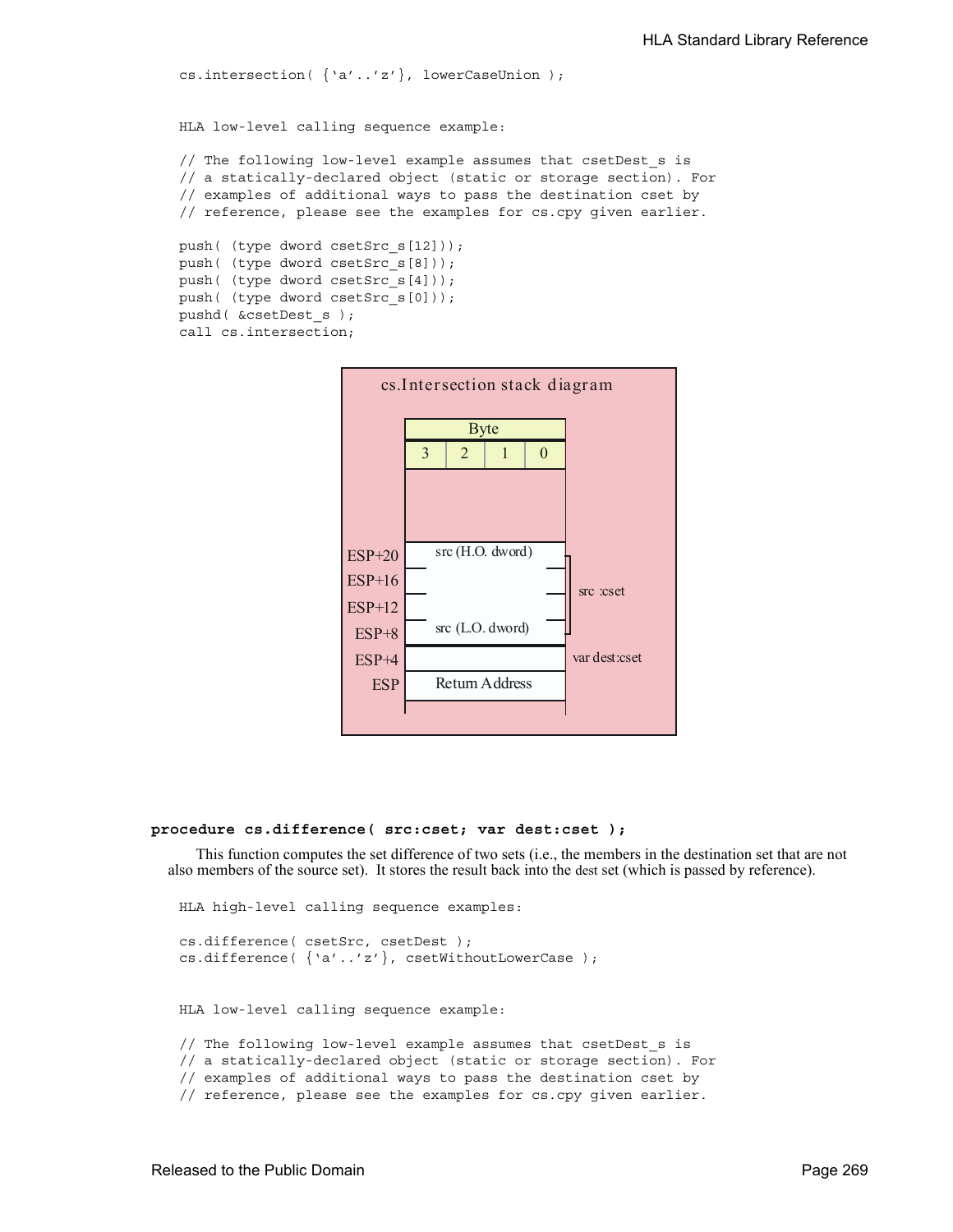```
push( (type dword csetSrc_s[12]));
push( (type dword csetSrc_s[8]));
push( (type dword csetSrc_s[4]));
push( (type dword csetSrc_s[0]));
pushd( &csetDest_s );
call cs.difference;
```


## **procedure cs.complement( src:cset; var dest:cset );**

This function computes the set complement of a set (i.e., the members in the destination set are those elements that are not in the source set.). It stores the complemented version of the set in the destination operand (which is passed by reference).

```
HLA high-level calling sequence examples:
cs.complement( csetSrc, negatedCsetDest );
cs.complement( {'a'..'z'}, allButLowercase );
HLA low-level calling sequence example:
// The following low-level example assumes that csetDest_s is
// a statically-declared object (static or storage section). For
// examples of additional ways to pass the destination cset by
// reference, please see the examples for cs.cpy given earlier.
push( (type dword csetSrc_s[12]));
push( (type dword csetSrc_s[8]));
push( (type dword csetSrc_s[4]));
push( (type dword csetSrc_s[0]));
pushd( &csetDest_s );
call cs.complement;
```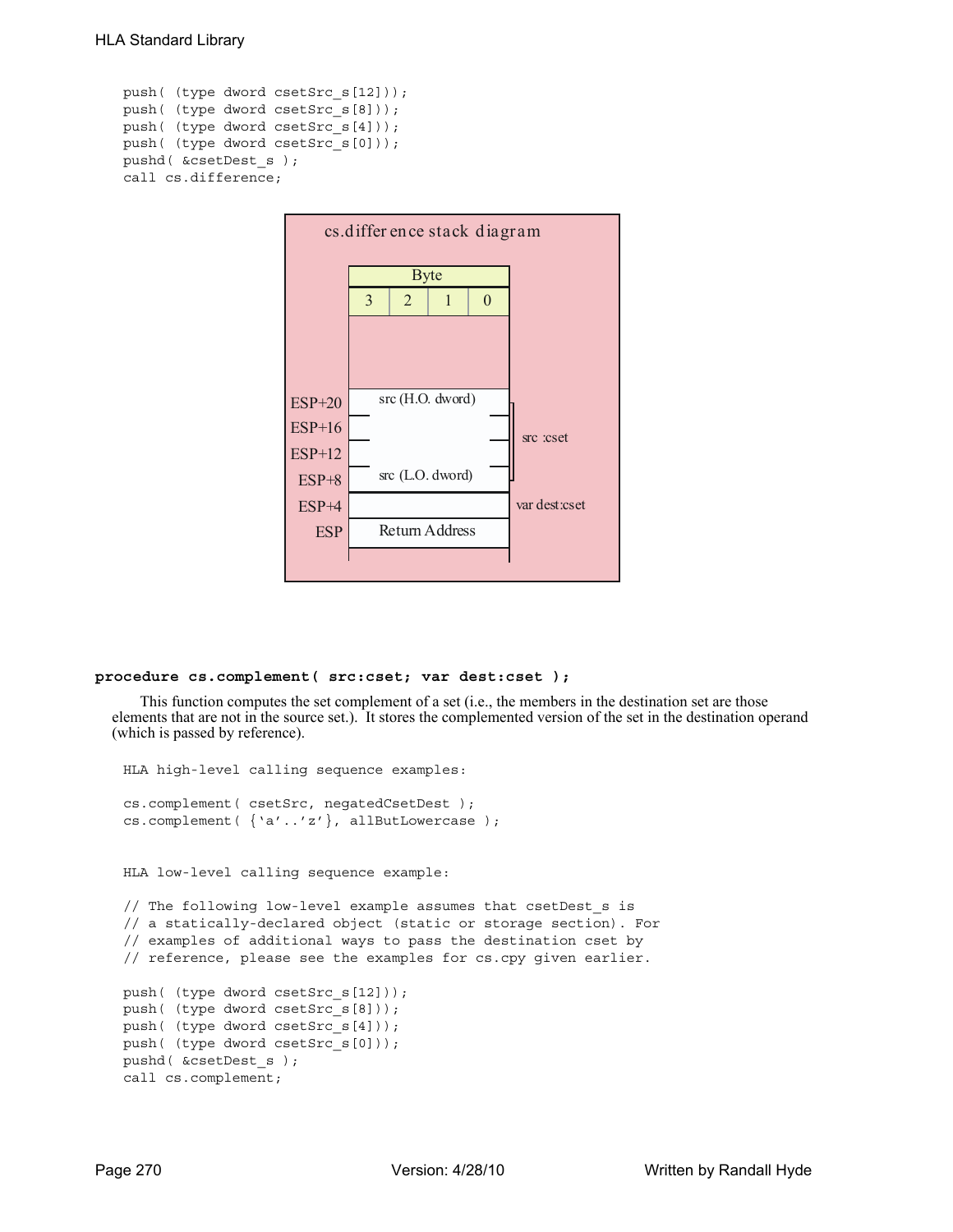

#### **procedure cs.unionChar( c:char; var dest:cset );**

The cs.unionChar function adds the character (supplied as a parameter) to the specified destination character set (passed by reference). If the character was already a member of the set, this function does not affect the character set.

```
HLA high-level calling sequence examples:
cs.unionChar( 'c', csetDest );
cs.unionChar( charVar, lowerCaseCset );
cs.unionChar( (type char [esi]), (type cset [edi]));
HLA low-level calling sequence examples:
// The following low-level examples all assume that csetDest_s is
// a statically-declared object (static or storage section). For
// examples of additional ways to pass the destination cset by
// reference, please see the examples for cs.cpy given earlier.
//
// Passing a single character constant:
pushd( 'c' );
pushd( &csetDest_s );
call cs.unionChar;
// Passing a character variable, assuming a 32-bit register is
// available or one of the 8-bit register: AL, BL, CL, or DL
mov( charVar, al );
push( eax );
pushd( &csetDest_s );
call cs.unionChar;
```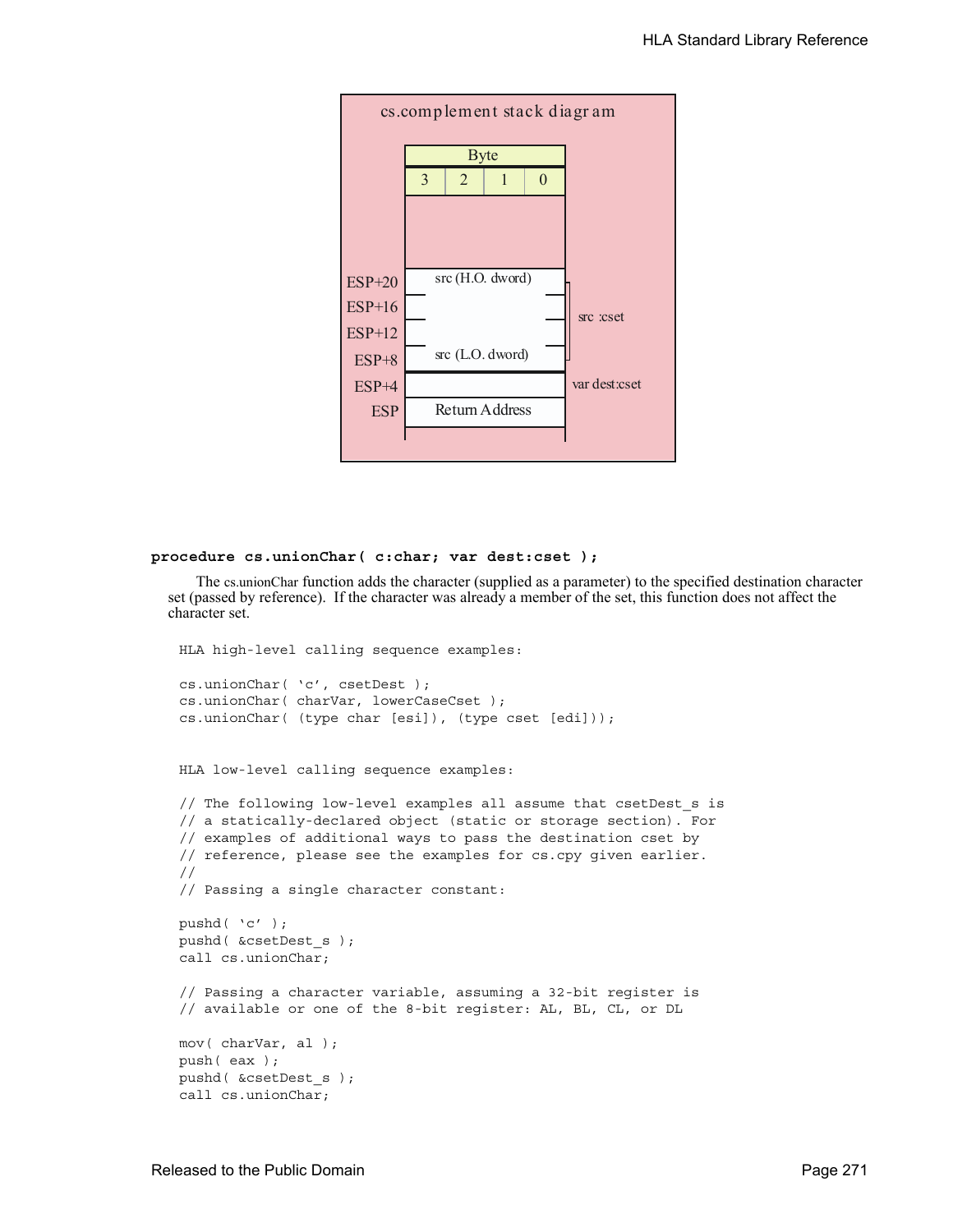```
// If the character variable is guaranteed not to be in the last
// three bytes of allocated storage, you could also do this:
push( type dword charVar );
pushd( &csetDest_s );
call cs.unionChar;
// If the character is in one of the 8-bit registers: AH, BH, CH, DH
sub( 4, esp );
mov( ah, [esp] );
pushd( &csetDest_s );
call cs.unionChar;
```


#### **procedure cs.removeChar( c:char; var dest:cset );**

This function removes a single character from the specified destination set (passed by reference). If the character was not previously a member of the destination set, this function does not affect that set.

```
HLA high-level calling sequence examples:
cs.removeChar( 'c', csetDest );
cs.removeChar( charVar, lowerCaseCset );
cs.removeChar( (type char [esi]), (type cset [edi]));
HLA low-level calling sequence examples:
// The following low-level examples all assume that csetDest_s is
// a statically-declared object (static or storage section). For
// examples of additional ways to pass the destination cset by
// reference, please see the examples for cs.cpy given earlier.
//
```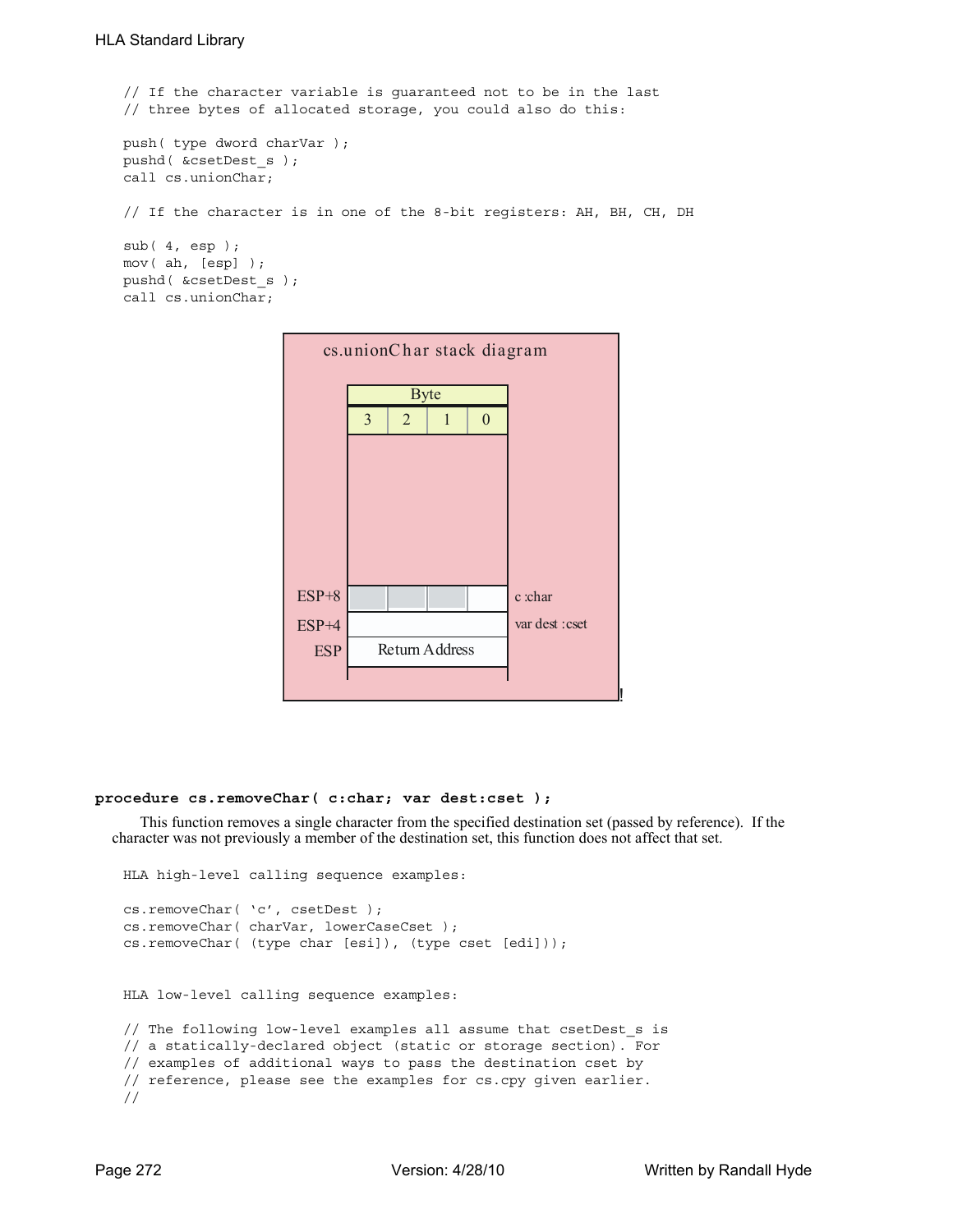```
// Passing a single character constant:
pushd( 'c' );
pushd( &csetDest_s );
call cs.removeChar;
// Passing a character variable, assuming a 32-bit register is
// available or one of the 8-bit register: AL, BL, CL, or DL
mov( charVar, al );
push( eax );
pushd( &csetDest_s );
call cs.removeChar;
// If the character variable is guaranteed not to be in the last
// three bytes of allocated storage, you could also do this:
push( type dword charVar );
pushd( &csetDest_s );
call cs.removeChar;
// If the character is in one of the 8-bit registers: AH, BH, CH, DH
sub( 4, esp );
mov( ah, [esp] );
pushd( &csetDest_s );
call cs.removeChar;
```


**procedure cs.unionStr( s:string; var dest:cset );**

This function will union in all the characters in a string to the destination set. Unlike the cs.strToCset function, this function does not clear the destination character set before processing the characters in the string.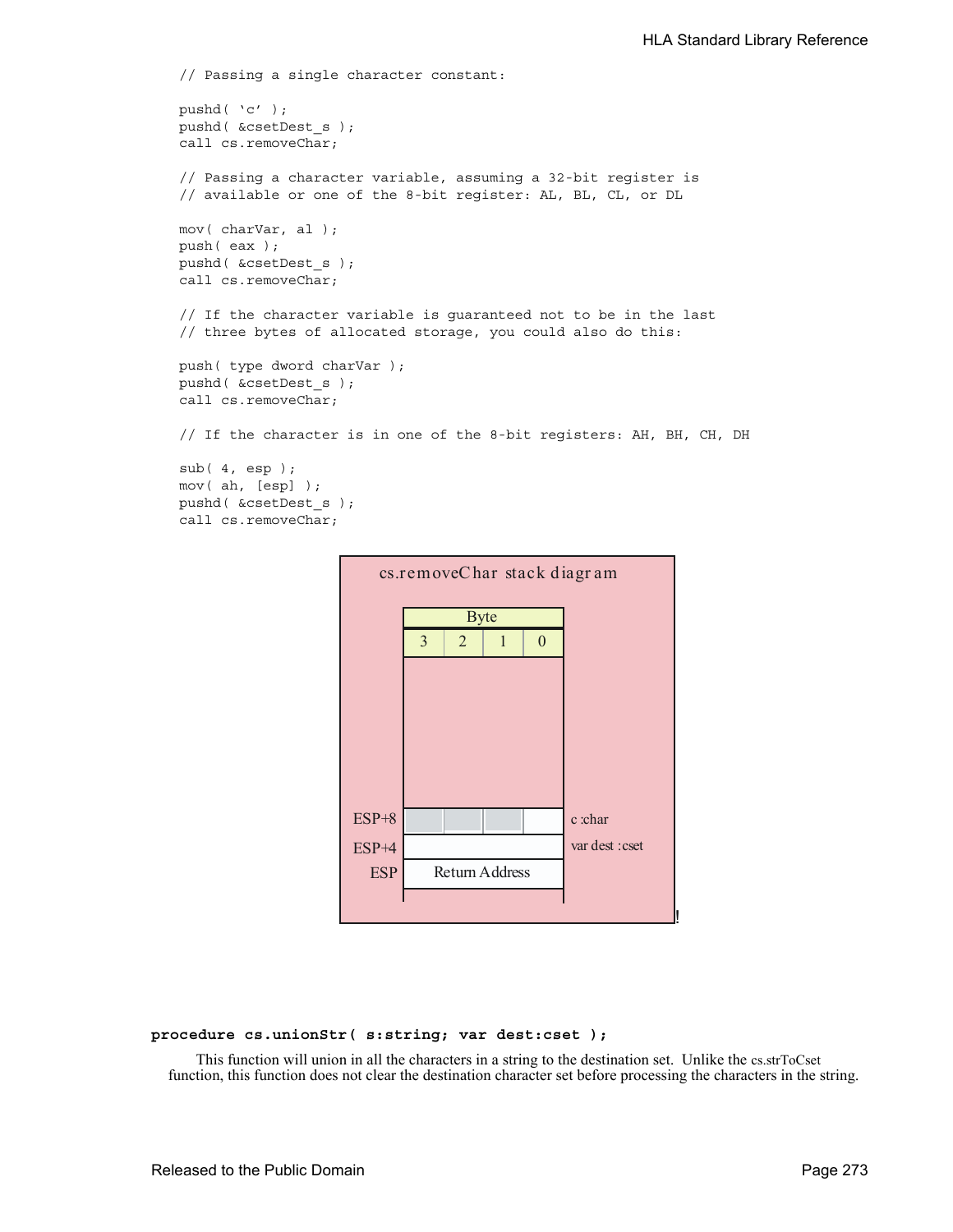```
HLA high-level calling sequence examples:
```

```
cs.unionStr( strSrc, csetDest );
cs.unionStr( "ABCDEFabcdef", csetPlusHexChars );
```
HLA low-level calling sequence examples:

```
// csetDest_s is a variable declared 
// in the static/storage section:
```
push( strSrc ); pushd( &csetDest\_s ); call cs.unionStr;

```
// You could pass a string literal thusly (though there is
// no benefit to doing this over creating a statically
// initialized string variable and passing that string variable).
```

```
lea( eax, "abcdefABCDEF" );
push( eax );
pushd( &csetDest_s );
call cs.unionStr;
```

| cs.unionStr stack diagram |                |                |                |          |                 |  |  |
|---------------------------|----------------|----------------|----------------|----------|-----------------|--|--|
|                           |                | <b>Byte</b>    |                |          |                 |  |  |
|                           | $\overline{3}$ | $\overline{2}$ | 1              | $\theta$ |                 |  |  |
|                           |                |                |                |          |                 |  |  |
|                           |                |                |                |          |                 |  |  |
|                           |                |                |                |          |                 |  |  |
|                           |                |                |                |          |                 |  |  |
|                           |                |                |                |          |                 |  |  |
| $ESP+8$                   |                |                |                |          | s :string       |  |  |
| ESP+4                     |                |                |                |          | var dest : cset |  |  |
| <b>ESP</b>                |                |                | Return Address |          |                 |  |  |
|                           |                |                |                |          |                 |  |  |
|                           |                |                |                |          |                 |  |  |

```
procedure cs.unionStr2( s:string; offs:uns32; offs:uns32; var dest:cset );
```
This function will union in all the characters in a string to the destination set. Unlike the cs.unionStr function, this function starts at character position offs in s rather than at character position zero.

```
HLA high-level calling sequence examples:
cs.unionStr2( strSrc, 2, csetDest );
cs.unionStr2( "ABCDEF", offsetIntoStr, partialHexUnion );
```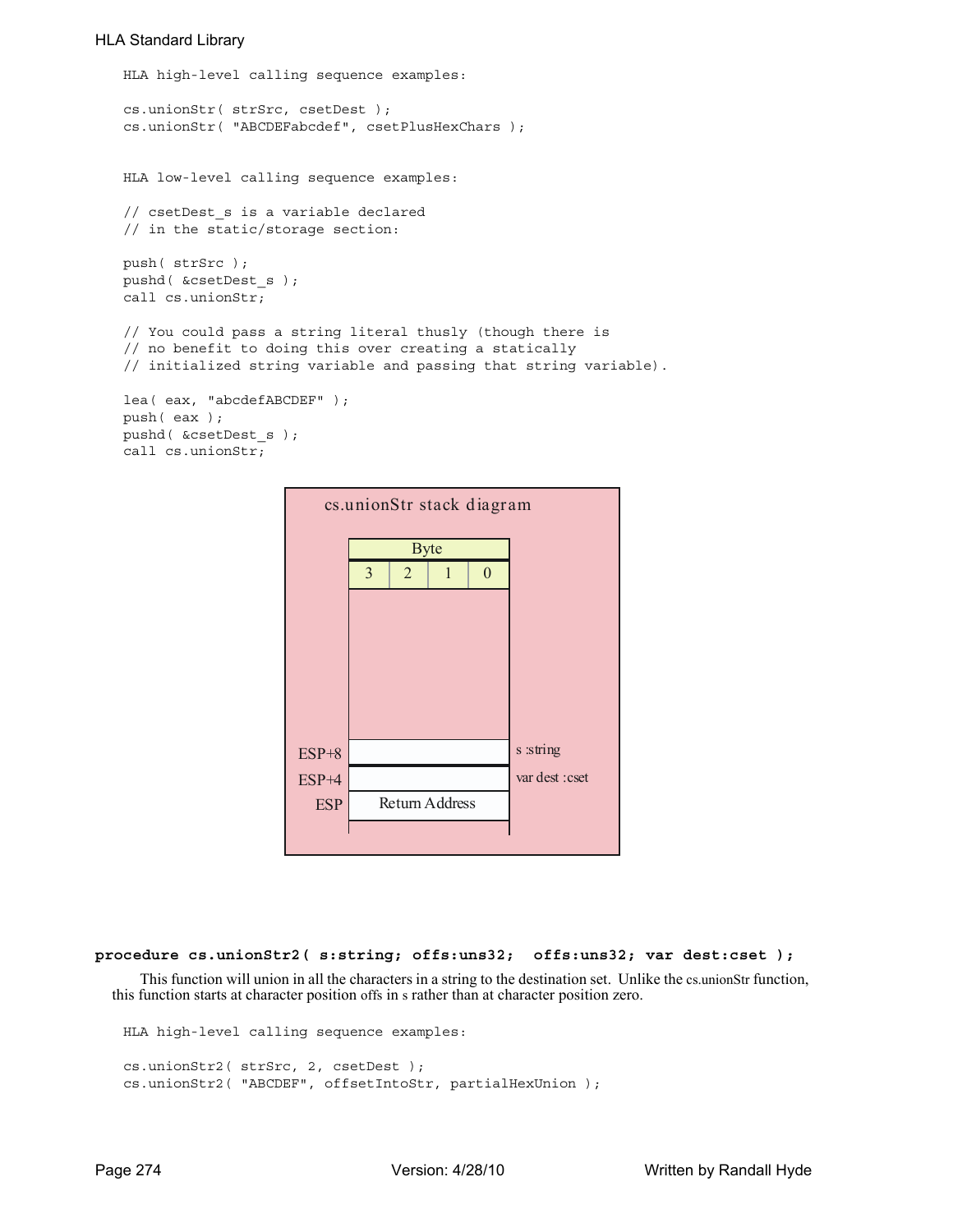```
HLA low-level calling sequence examples:
// csetDest_s is a variable declared 
// in the static/storage section:
push( strSrc );
pushd( 2 )
pushd( &csetDest_s );
call cs.unionStr2;
// Assume the offset is in the variable "offsetIntoStr":
push( strSrc );
push( offsetIntoStr );
pushd( &csetDest_s );
call cs.unionStr2;
```


## **procedure cs.removeStr( s:string; var dest:cset );**

This function removes characters found in the string from the specified character set. If a character in the string was not previously a member of the character set, the specified character has no effect on the destination set.

```
HLA high-level calling sequence examples:
cs.removeStr( strSrc, csetDest );
cs.removeStr( "ABCDEFabcdef", csetMinusHexChars );
HLA low-level calling sequence examples:
// csetDest s is a variable declared
// in the static/storage section:
```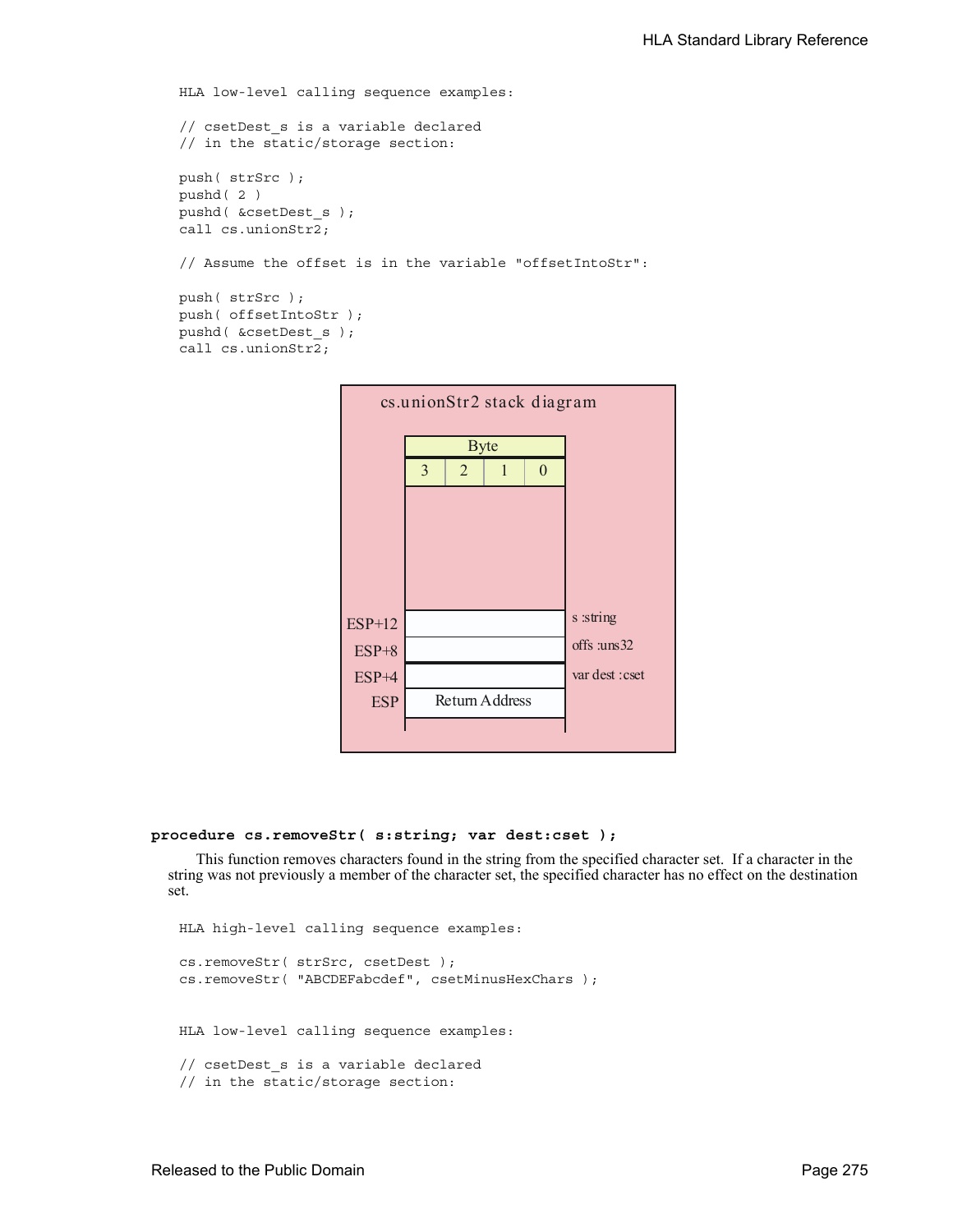```
push( strSrc );
pushd( &csetDest_s );
call cs.removeStr;
// You could pass a string literal thusly (though there is
// no benefit to doing this over creating a statically
// initialized string variable and passing that string variable).
lea( eax, "abcdefABCDEF" );
push( eax );
pushd( &csetDest_s );
call cs.removeStr;
```


## **procedure cs.removeStr2( s:string; offs:uns32; var dest:cset );**

This function removes characters found in the string at character position offs and beyond from the specified character set. If a character in the string was not previously a member of the character set, the specified character has no effect on the destination set.

```
HLA high-level calling sequence examples:
cs.removeStr2( strSrc, 2, csetDest );
cs.removeStr2( "ABCDEF", offsetIntoStr, csetMinusSomeHexChars );
HLA low-level calling sequence examples:
// csetDest_s is a variable declared 
// in the static/storage section:
push( strSrc );
pushd( 2 )
pushd( &csetDest_s );
call cs.removeStr2;
```